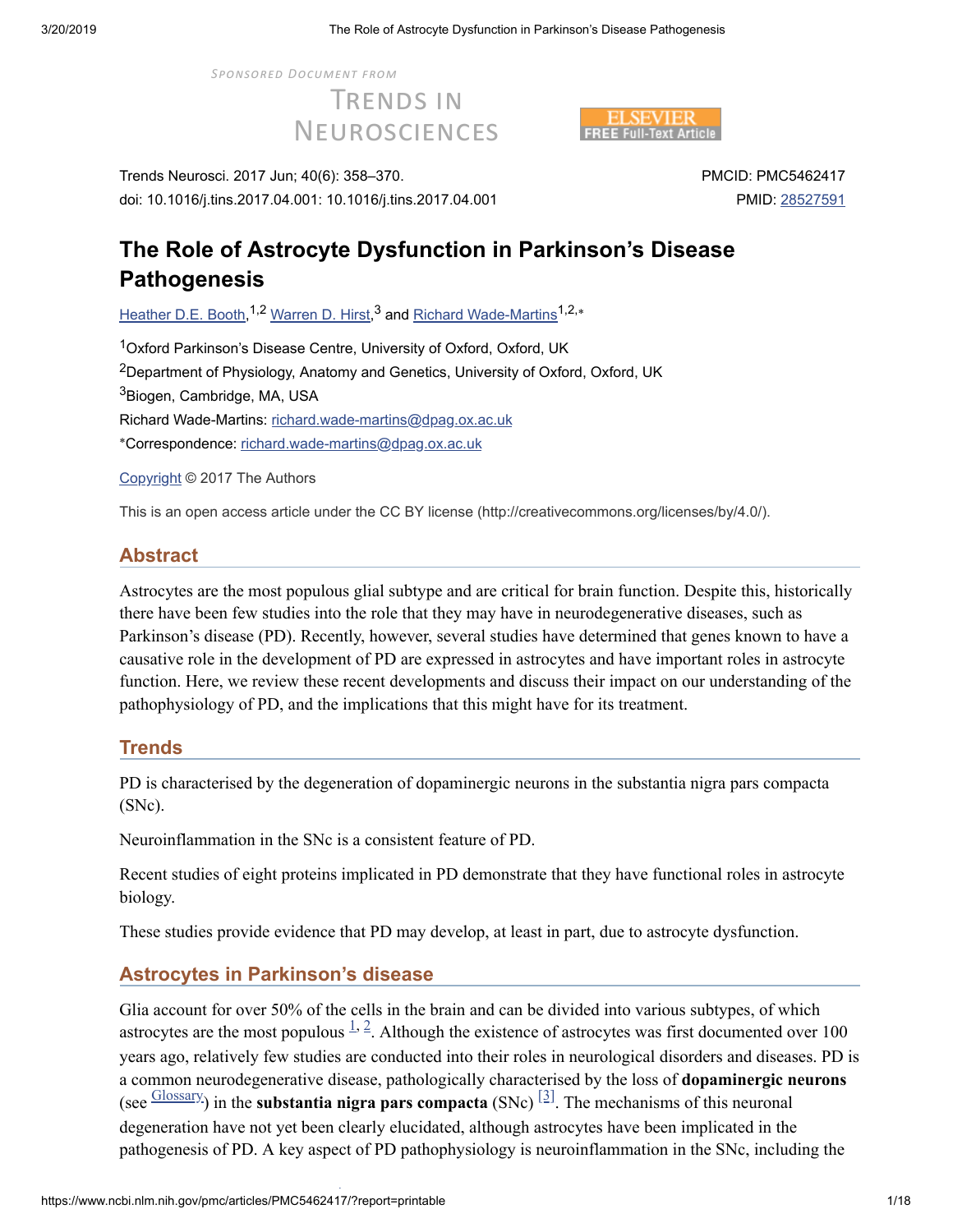presence of reactive astrocytes  $\frac{4,5}{ }$  $\frac{4,5}{ }$  $\frac{4,5}{ }$  $\frac{4,5}{ }$ . This neuroinflammation has long been considered a downstream response to the death of dopaminergic neurons. However, evidence is building to suggest that astrocytes have an initiating role in PD pathophysiology.

Astrocytes have a range of functions, many of which are essential for maintaining neuronal health. They provide structural and metabolic support, and regulate synaptic transmission, water transport, and blood flow within the brain  $[6]$ . They produce various neurotrophic molecules, including glial-derived neurotrophic factor (GDNF), which is especially important for the development and survival of dopaminergic neurons  $2, 8$  $2, 8$ . Astrocytes also contribute to the blood–brain barrier, which has been shown to be disrupted in patients with PD  $[2]$ . Additionally, when an immune response is initiated by microglia, astrocytes surround the area, creating a barrier to prevent the spread of toxic signals into the surrounding healthy tissue  $\left[6\right]$ .

Evidence is emerging to suggest that disruption of astrocyte biology is involved in dopaminergic neuron degeneration in PD. Although most PD cases are idiopathic, monogenic mutations in 17 genes have been identified and implicated in the development of the disease  $\left[10\right]$ . A recent study comparing the transcriptome of different human and mouse brain cell subtypes demonstrated that many of the genes where monogenic mutations have been identified are expressed in astrocytes at levels comparable to, or in some cases higher than in, neurons  $(Eigure 1)$ <sup>[\[11\]](#page-9-1)</sup>. So far, proteins encoded by eight of these genes have been shown to have a role in astrocyte biology ([Table](https://www.ncbi.nlm.nih.gov/pmc/articles/PMC5462417/table/tbl0005/) 1). Here, we review these new findings and discuss their implications in the development of the disease.

# **Parkinson's Disease-Related Genes and Their Functional Roles in Astrocytes**

#### **DJ-1**

The most evidence for a PD-related gene having a role in astrocyte biology has been found for DJ-1, which is encoded by the *PARK7* gene. Expression of *PARK7* has been shown to be higher in astrocytes than in neurons in postmortem human brain samples, and to be upregulated in reactive astrocytes in patients with PD  $\frac{12}{13}$  $\frac{12}{13}$  $\frac{12}{13}$  $\frac{12}{13}$  $\frac{12}{13}$ . Recent studies found that DJ-1 associates with, and regulates assembly of, lipid rafts in astrocytes  $\frac{14}{15}$  $\frac{14}{15}$  $\frac{14}{15}$  $\frac{14}{15}$  $\frac{14}{15}$ . Lipid rafts are highly organised membrane microdomains that are involved in membrane receptor trafficking, endocytosis, and signal transduction  $\frac{[16]}{]}$  $\frac{[16]}{]}$  $\frac{[16]}{]}$ . They are most commonly found in the plasma membrane, although they have also been reported in the membranes of cellular organelles  $[17]$ . Mutations in *Park7* were shown to result in the increased degradation of the lipid raft proteins flotillin-1 and caveolin-1, and to lead to disrupted lipid raft assembly  $\left[\frac{\overline{15}}{2}\right]$ . As a result of this disruption, *Park7* knockout (KO) and mutant astrocytes were found to exhibit impaired glutamate uptake  $\left[\frac{15}{15}\right]$ . This effect was shown to be due to a decrease in protein expression of EAAT2, an astrocyte-specific glutamate transporter that has previously been shown to assemble in lipid rafts  $[18]$ . This reduction in glutamate uptake may result in high levels of glutamate in the extracellular space, leading to neuronal excitotoxicity, a known cause of neurodegeneration  $\frac{[19]}{[19]}$  $\frac{[19]}{[19]}$  $\frac{[19]}{[19]}$ .

Lipid rafts also have an important role in astrocyte immune response to lipopolysaccharide (LPS). It has been shown that the disruption of lipid raft assembly that occurs in the absence of DJ-1 results in impaired TLR3/4-mediated endocytosis  $\left[14\right]$ . It has also been shown that *Park7*-KO astrocytes display alterations in inflammatory cytokine production  $\frac{14, 20, 21}{2}$  $\frac{14, 20, 21}{2}$  $\frac{14, 20, 21}{2}$  $\frac{14, 20, 21}{2}$  $\frac{14, 20, 21}{2}$  $\frac{14, 20, 21}{2}$  $\frac{14, 20, 21}{2}$ , which could indicate a failure to terminate TLR4 surface signalling  $\frac{14}{20}$  $\frac{14}{20}$  $\frac{14}{20}$  $\frac{14}{20}$  $\frac{14}{20}$ . The role of DJ-1 in astrocyte immune function has been further investigated by treating *Park7*-KO astrocytes with IFN- $\gamma$ <sup>[\[22\]](#page-9-12)</sup>. It was found that DJ-1 regulates astrocyte inflammatory response to IFN-γ by facilitating the formation of a complex of p-STAT1 with its phosphatase SHP1, leading to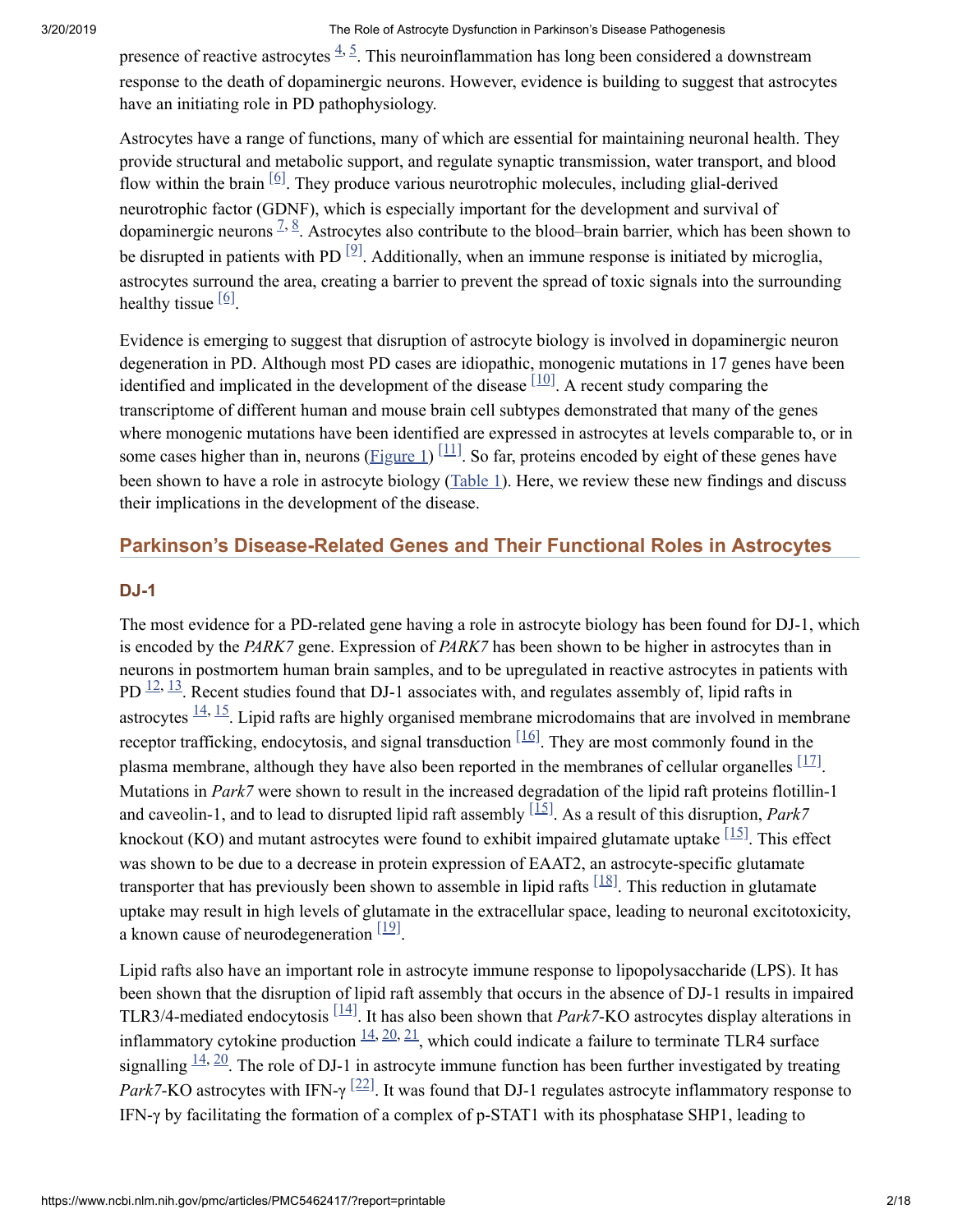dephosphorylation of p-STAT1 and termination of signalling. This process was shown to be neuroprotective; IFN-γ treatment resulted in increased neuronal toxicity in *Park7*-KO brain slices compared with wild-type (WT).

Knockdown or KO of *Park7* in astrocytes also results in a reduction in their ability to protect neurons against neurotoxicity in rotenone and 6-hydroxydopamine neurotoxin models of PD  $\frac{23}{7}$  $\frac{23}{7}$  $\frac{23}{7}$ , Additionally, overexpression of WT *Park7* increases the neuroprotective capacity of astrocytes in the rotenone model  $[23]$ . Further studies into the mechanism of neuroprotection in these models have suggested that DJ-1 has a role in mitochondrial function and oxidative stress. One study tested the neuroprotective effects of DJ-1 in the presence of inhibitors of different parts of the mitochondrial electron transport chain and found that its effects were specific to mitochondrial complex I  $^{[25]}$  $^{[25]}$  $^{[25]}$ . This mechanism has been demonstrated to involve the ability of DJ-1-expressing astrocytes to protect against oxidative stress by reducing the amount of neuronal thiol oxidation  $\left[\frac{26}{1}\right]$ . Another study showed that DJ-1 has a role in the maintenance of mitochondria within astrocytes themselves <sup>[\[27\]](#page-9-17)</sup>. Knockdown of *Park7* reduced astrocytic mitochondrial motility in the same manner as rotenone treatment. Furthermore, a decrease in astrocyte mitochondrial membrane potential caused by rotenone treatment was exacerbated by *Park7* knockdown. Mitochondrial fission was also shown to be reduced in the presence of *Park7* knockdown and rotenone treatment, although no changes were detected in mitochondrial fusion or respiration.

#### **α-Synuclein**

One of the pathological hallmarks of PD is accumulation of α-synuclein-positive cytoplasmic inclusions in neurons. α-synuclein is encoded by the *SNCA* gene, and mutations as well as duplication or triplication of the gene have been shown to lead to development of the disease. Expression of *SNCA* in astrocytes is low, whereas it is abundantly expressed in neurons  $\frac{28}{2}$  $\frac{28}{2}$  $\frac{28}{2}$ . However, there is some evidence that the low levels in astrocytes may still have functional relevance. Astrocytes have an important role in fatty acid metabolism in the brain  $\left[30\right]$ , and a study of primary cultures of mouse *Snca*-KO astrocytes showed that the incorporation and distribution of the fatty acids arachidonic acid  $(AA)$  and palmitic acid was disrupted  $[31]$ . Nevertheless, most studies point to a role for α-synuclein as an exogenous stimulator of astrocytes. In postmortem PD brains, α-synuclein-positive inclusions have been found in astrocytes as well as in neurons  $\frac{32}{32}$  $\frac{32}{32}$  $\frac{32}{32}$ ,  $\frac{33}{34}$  $\frac{33}{34}$  $\frac{33}{34}$  $\frac{33}{34}$  $\frac{33}{34}$ , raising the suggestion that  $\alpha$ -synuclein secreted by neurons is taken up by astrocytes. Multiple studies have now revealed that astrocytes can take up  $\alpha$ -synuclein  $\frac{35}{5}$  $\frac{35}{5}$  $\frac{35}{5}$ ,  $\frac{36}{5}$ ,  $\frac{37}{5}$  $\frac{37}{5}$  $\frac{37}{5}$ , and this has been shown to occur via a TLR4-independent endocytosis pathway  $\frac{37}{38}$  $\frac{37}{38}$  $\frac{37}{38}$  $\frac{37}{38}$  $\frac{37}{38}$ . Endocytosed α-synuclein has been shown to localise to the lysosome  $\left[\frac{36}{5}\right]$ , suggesting that astrocytes have a role in its removal and degradation, potentially maintaining a healthy environment in which neurons can thrive.

High concentrations of extracellular α-synuclein have been shown to induce a TLR4-dependent inflammatory response in primary astrocyte cultures  $\frac{37}{38}$ ,  $\frac{38}{39}$  $\frac{38}{39}$  $\frac{38}{39}$ . There appears to be a concentration dependence to this effect, and this may be important in understanding the development of pathology in PD. When α-synuclein is secreted from neurons, astrocytes can endocytose and degrade it, although it may be the case that, if the concentration of α-synuclein in the extracellular space increases above a certain threshold, an inflammatory response is induced and pathology begins to develop. It is also possible that astrocytes endocytose increasing levels of extracellular α-synuclein when the latter is at a high concentration, leading to the accumulation and formation of α-synuclein inclusions in astrocytes, as seen in PD brains. This accumulation could then lead to the dysregulation of other astrocyte functions, such as glutamate uptake and blood–brain barrier integrity. The effect of α-synuclein accumulation in astrocytes has been demonstrated in a mouse model in which mutant *SNCA* was overexpressed under an astrocytespecific promoter  $\left[\frac{40}{ } \right]$ . These mice developed a neurodegenerative movement disorder and developed astrogliosis before the onset of symptoms. The affected astrocytes exhibited decreased expression of the glutamate transporters Glast1 and Glt1. They also displayed abnormal localisation of the water channel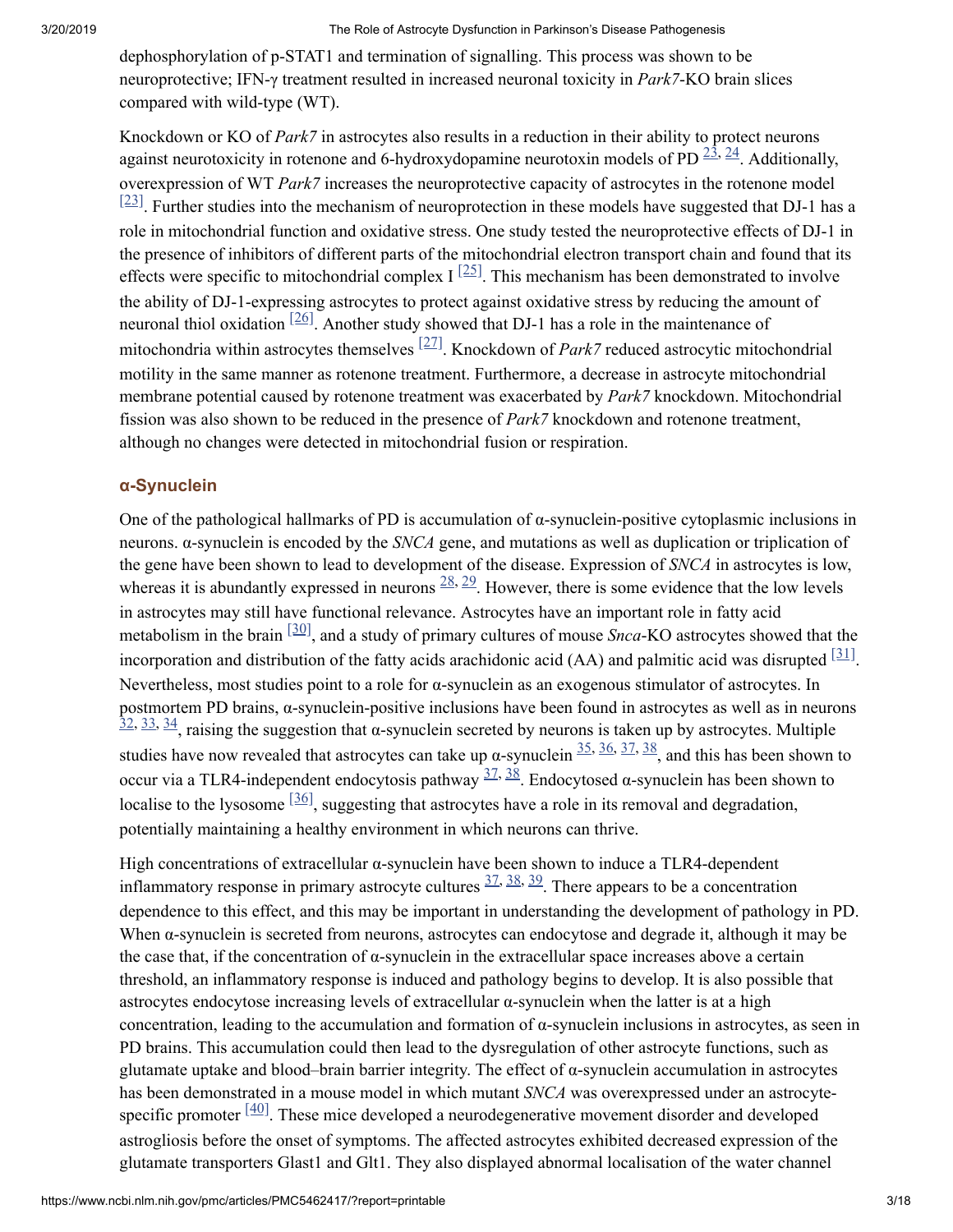Aquaporin-4 (AQP4), which is involved in blood–brain barrier function and water transport. Dopaminergic neuron degeneration was marked, with loss in the SNc (60.5%) and **ventral tegmental area** (VTA) (26.1%), mirroring the relative susceptibilities of the different regions, as seen in PD.

# **iPLA 2**

*PLA2G6* encodes group VI Ca<sup>2+</sup>-independent phospholipase  $A_2$  (iPLA<sub>2</sub>), an enzyme that catalyses the release of fatty acids from phospholipids. Mutations in  $iPLA_2$  cause infantile neuroaxonal dystrophy and neurodegeneration with brain iron accumulation and have recently been shown to cause PD  $[41]$ . Inhibition of iPLA<sub>2</sub> has been shown to inhibit the release of the fatty acid AA from phospholipids in astrocytes  $\frac{[42]}{[42]}$  $\frac{[42]}{[42]}$  $\frac{[42]}{[42]}$ . Additionally, *Pla2g6* knockdown and inactive mutants of *Pla2g6* have both been shown to result in a reduction in calcium responses (duration, amplitude, and capacitative calcium entry) in primary astrocyte cultures  $\frac{[43]}{]}$  $\frac{[43]}{]}$  $\frac{[43]}{]}$ . In WT cultures, it has been shown that the increase in duration of ATP-mediated calcium responses as a result of LPS stimulation involves the upregulation of iPLA2, suggesting a link with TLR4 signalling  $[44]$ . ATP-mediated calcium signalling is thought to be important for astrocyte-to-astrocyte communication  $\left[\frac{45}{12}\right]$  and, therefore, this process may be disrupted in patients with iPLA<sub>2</sub> mutations.

# **ATP13A2**

*ATP13A2* encodes the lysosomal type 5 ATPase protein (ATP13A2), mutations of which cause an earlyonset form of PD  $\left[\frac{46}{ } \right]$ . Disease mutations have been shown to impair lysosomal function and to reduce the integrity of the lysosomal membrane  $\frac{47}{3}$  $\frac{47}{3}$  $\frac{47}{3}$ . So far, only one study has investigated the role of ATP13A2 in astrocytes  $\frac{[49]}{]}$  $\frac{[49]}{]}$  $\frac{[49]}{]}$ . In this study, *Atp13a2*-KO astrocytes were shown to exhibit increased expression of proinflammatory cytokines, and decreased expression of anti-inflammatory cytokines and neurotrophic factors, such as GDNF, compared with WT cells. This was demonstrated to be mediated through the upregulation of the lysosomal protease Cathepsin B, which was subsequently released into the cytosol via damaged lysosomal membranes, resulting in the activation of the NLRP3 inflammasome. Conditioned medium from *Atp13a2*-KO astrocytes was found to be less neurotrophic than medium from WT astrocytes, and was less able to protect dopaminergic neurons from MPP+ toxicity. Interestingly, the authors also found that, in response to MPP+ treatment of WT astrocyte cultures, ATP13A2 expression was reduced, suggesting that MPP+ toxicity proceeds through a similar pathway.

### **LRRK2**

Leucine-rich repeat kinase 2 (LRRK2) is a large protein with dual kinase and GTPase activity that is encoded by the *LRRK2* gene  $\frac{50}{,}$  $\frac{50}{,}$  $\frac{50}{,}$   $\frac{51}{,}$  $\frac{51}{,}$  $\frac{51}{,}$  Mutations in *LRRK2* are the most common genetic cause of PD, and result in a patient phenotype similar to the idiopathic disease  $[52]$ . LRRK2 is expressed in neurons, astrocytes, and microglia in the human brain  $\frac{53}{54}$  $\frac{53}{54}$  $\frac{53}{54}$  $\frac{53}{54}$  $\frac{53}{54}$ . It has been widely implicated in the autophagylysosome pathway in many models, including astrocytes  $\frac{55}{5}$  $\frac{55}{5}$  $\frac{55}{5}$ . During the initiation of autophagy, the LC3 protein is lipidated and trafficked to the membrane of autophagic vesicles. Inhibition of LRRK2 kinase activity has been shown to increase the lipidation of LC3 in primary mouse astrocytes  $[55]$ . This may be indicative of either induction of autophagosome formation or inhibition of autophagosome/autolysosome degradation. Furthermore, expression of GFP-tagged, PD-causing LRRK2 mutants (R1441C, Y1699C, and G2019S) in primary mouse astrocytes has been shown to result in an increase in lysosome size  $\frac{[56]}{]}$  $\frac{[56]}{]}$  $\frac{[56]}{]}$ . This effect was dependent on kinase activity, and was associated with a reduction in lysosomal pH. It was also shown that protein levels of ATP13A2 were increased in the presence of the G2019S mutation. It is unknown whether this upregulation is a direct result of the LRRK2 mutation or a compensatory effect.

#### **GCase**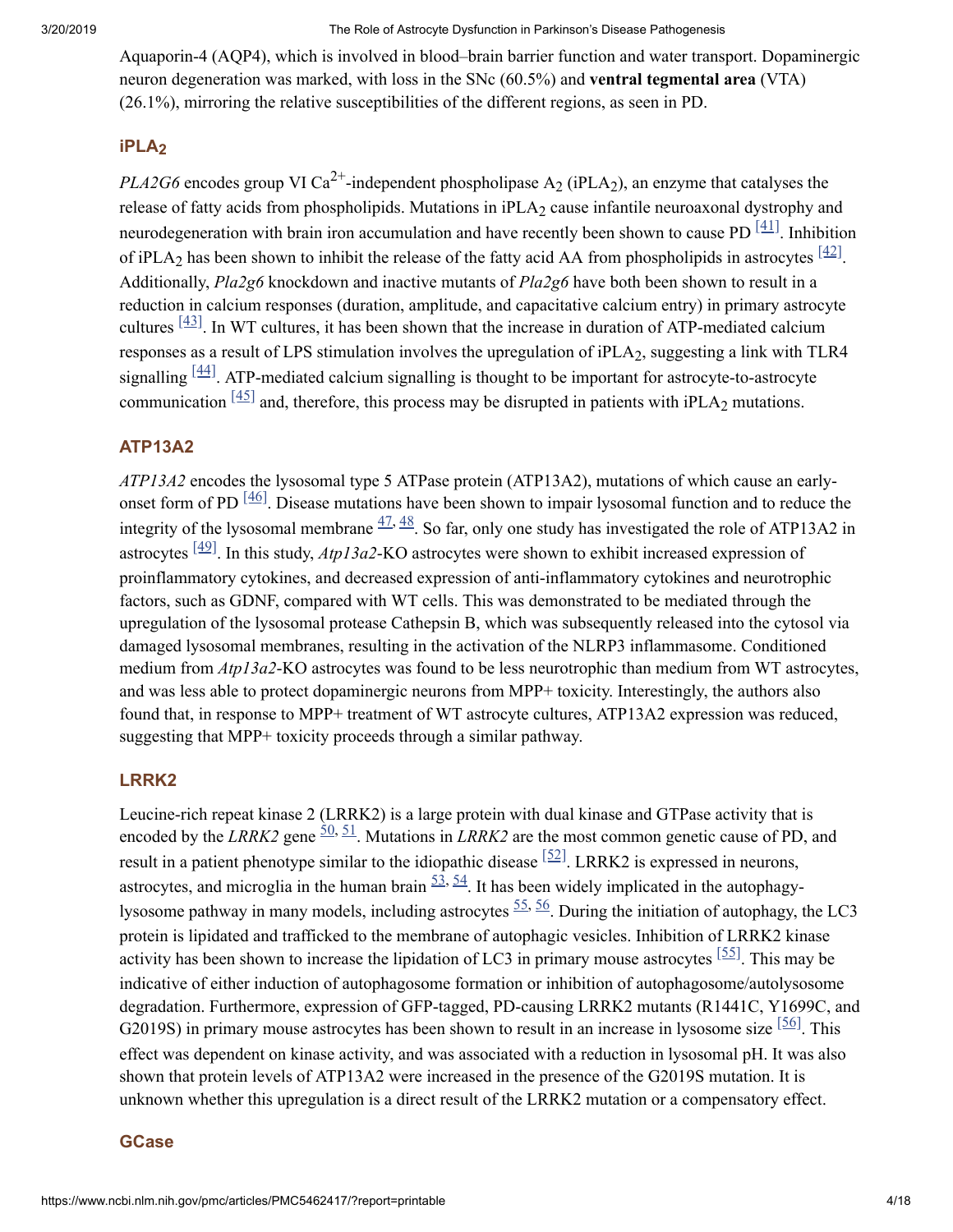The *GBA* gene encodes β-glucocerebrosidase (GCase), a lysosomal enzyme that is involved in glycolipid metabolism. Heterozygous mutations are a risk factor for developing PD  $[57]$ , whereas homozygous or compound heterozygous mutations lead to the development of Gaucher's disease, a lysosomal storage disorder  $\frac{58}{8}$ . Astrocyte activation is a hallmark of certain neuronopathic lysosomal storage disorders and, in some cases, has been suggested to precede neuronal degeneration  $\frac{59}{,}$  $\frac{59}{,}$  $\frac{59}{,}$  [60](#page-11-14). Conditional *Gba*-KO mice that lack *Gba* only in neurons and macroglia (i.e., astrocytes and oligodendrocytes) have been found to display an increase in expression of cathepsin lysosomal proteases in both astrocytes and neurons  $[61]$ . Primary *Gba*-KO astrocytes from another study demonstrated a reduced number of LC3-positive puncta, indicating further deficits in the autophagy pathway  $[62]$ . Additionally, this study found that mitochondria in *Gba*-KO neurons and astrocytes exhibited decreased mitochondrial resting membrane potential and increased mitochondrial fragmentation, and showed that the fragmentation of mitochondria was more severe in astrocytes than in neurons.

#### **PINK1**

*PINK1* encodes PTEN-induced putative kinase 1 (PINK1), a protein widely shown to be involved in mitophagy, a process that selectively degrades damaged mitochondria  $\frac{63}{1}$ . *Pink1* expression in the brain has been shown to increase as embryonic development progresses, and has an important role in the development of astrocytes  $\frac{[64]}{]}$  $\frac{[64]}{]}$  $\frac{[64]}{]}$ . Pink1-KO mouse brains exhibit a reduction in the number of astrocytes compared with WT mice  $\frac{[64]}{]}$  $\frac{[64]}{]}$  $\frac{[64]}{]}$ . In postnatal mouse astrocyte cultures lacking *Pink1*, proliferation was markedly reduced  $\frac{[65]}{]}$  $\frac{[65]}{]}$  $\frac{[65]}{]}$ . Proliferation of astrocytes in the brain is controlled, at least in part, by EGFR signalling, and further investigation showed that PINK1 regulates EGFR protein levels via an AKT/p38 dependent pathway. In addition, the mitochondrial health of the cells was affected, resulting in a reduction in ATP production, which also contributed to their decreased proliferation. Most PD-related mutations in  $PINKI$  are loss-of-function mutations  $[66]$  and might be expected to result in a similar reduction in astrocyte proliferation capacity and overall number. This could have serious implications for neuroprotection and general brain health.

### **Parkin**

Parkin is another protein that has been widely implicated in mitophagy  $\frac{[63]}{]}$  $\frac{[63]}{]}$  $\frac{[63]}{]}$ , and is encoded by the *PARK2* gene. Postmortem studies of brains from patients with PD and *PARK2* mutations have shown the accumulation of  $\alpha$ -synuclein inclusions in astrocytes  $\frac{67}{68}$  $\frac{67}{68}$  $\frac{67}{68}$ . Similarly to *PINK1*, *PARK2* mutations tend to confer a loss of function, and Parkin has been shown to have a role in astrocyte proliferation, as demonstrated by the decreased proliferation of *Park2*-KO astrocytes  $\frac{69}{20}$ . *Park2*-KO astrocytes have also been found to have decreased neurotrophic capacity, mediated by a reduction in glutathione secretion  $\frac{69}{27}$ . Furthermore, one study found that, alongside other glial cells, but not neurons, *Park2*-KO astrocytes [70](#page-12-6) had increased levels of damaged mitochondria  $\left[71\right]$ . Parkin has also been shown to be upregulated in astrocytes, but not in neurons, as part of the unfolded protein response, demonstrating that Parkin may exhibit cell type-specific functions  $[72]$ . Additionally, Parkin has been shown to be involved in the astrocyte inflammatory response. Activation via IL-1β was shown to result in Parkin downregulation, whereas activation via TNF- $\alpha$  was shown to induce Parkin upregulation  $\left[\frac{73}{12}\right]$ .

# **Converging Pathways**

The roles of each of the eight PD genes described above that have been studied to date converge on four main cellular functions: inflammatory response, lipid handling, mitochondrial health, and lysosomal function [\(Figure](https://www.ncbi.nlm.nih.gov/pmc/articles/PMC5462417/figure/fig0010/) 2). Perturbation of these functions by mutations in PD genes results in astrocyte dysfunction, which has been shown in multiple cases to be detrimental to surrounding neurons [\(Figure](https://www.ncbi.nlm.nih.gov/pmc/articles/PMC5462417/figure/fig0015/) 3).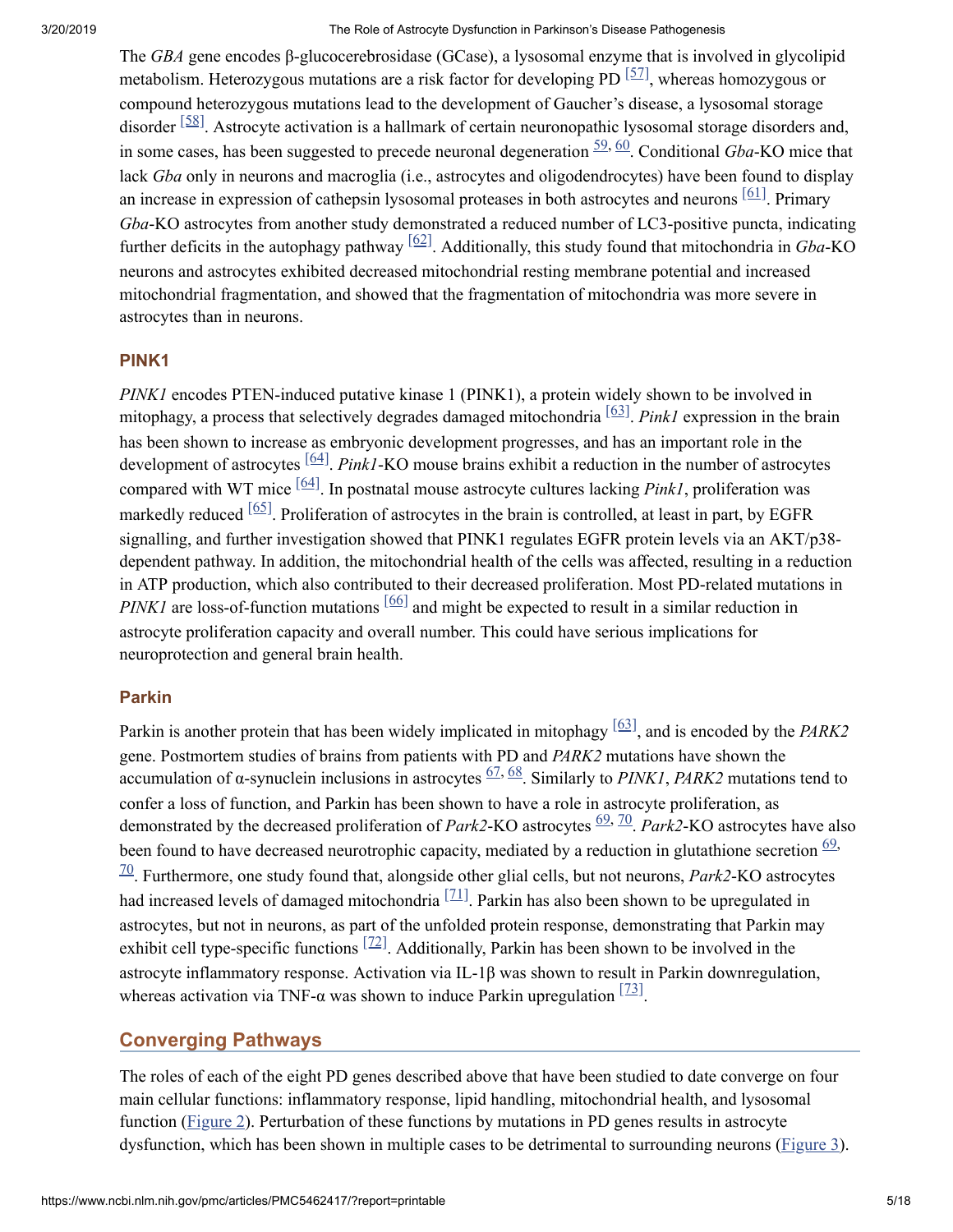# **Inflammatory Response**

As discussed above, multiple genes that have been implicated in PD have been demonstrated to have a role in the initiation and regulation of astrocyte activation in response to inflammatory stimuli. Not only have high levels of exogenous  $\alpha$ -synuclein been shown to initiate a TLR4 signalling cascade  $\frac{37}{38}$ ,  $\frac{38}{39}$  $\frac{38}{39}$  $\frac{38}{39}$ , but there is also evidence that this signalling pathway is regulated by DJ-1  $\frac{14}{20}$  $\frac{14}{20}$  $\frac{14}{20}$ ,  $\frac{21}{21}$  $\frac{21}{21}$  $\frac{21}{21}$  and has downstream effects on the expression of iPLA<sub>2</sub>  $\frac{[44]}{]}$  $\frac{[44]}{]}$  $\frac{[44]}{]}$ . Furthermore, LRRK2 has been implicated in TLR4 signalling in microglial cells, although it is yet to be seen whether it has a similar role in astrocytes  $\frac{74}{5}$ . It has also been shown that DJ-1 regulates astrocyte activation by IFN-γ  $[22]$ , Parkin expression is modified by IL-1β and TNF-α stimulation  $\left[\frac{73}{12}\right]$ , and functional ATP13A2 expression at the lysosome prevents a cascade of events that results in activation of the NLRP3 inflammasome  $\frac{[49]}{]}$  $\frac{[49]}{]}$  $\frac{[49]}{]}$ . Disruption of these inflammatory signalling pathways has been shown to result in changes to essential astrocyte functions, including glutamate transport  $\frac{15}{40}$  $\frac{15}{40}$  $\frac{15}{40}$  $\frac{15}{40}$  $\frac{15}{40}$ , water transport  $\frac{[40]}{2}$  $\frac{[40]}{2}$  $\frac{[40]}{2}$ , and neurotrophic capacity  $\frac{22}{2}$  $\frac{22}{2}$  $\frac{22}{2}$ ,  $\frac{23}{4}$  $\frac{23}{4}$  $\frac{23}{4}$ ,  $\frac{24}{5}$  $\frac{24}{5}$  $\frac{24}{5}$ ,  $\frac{49}{49}$  $\frac{49}{49}$  $\frac{49}{49}$ ,  $\frac{69}{411}$  $\frac{69}{411}$  $\frac{69}{411}$  of these functions are important for neuronal health and it has been demonstrated that these changes in astrocytes result in the degeneration of neighbouring neurons.

### **Lipid Handling**

As well as responding to inflammatory cues in the brain, astrocytes have a role in the metabolism of lipids and the release of fatty acids. This process has been shown to be disrupted in PD gene-KO models, especially in the case of the fatty acid, AA. *Pla2g6*-KO astrocytes display a diminished ability to release AA from phospholipids  $\left[\frac{42}{7}\right]$ , whereas, in *Snca-KO* astrocytes, it is the uptake and distribution of AA that are disrupted  $\left[\frac{31}{11}\right]$ . Additionally, DJ-1 has been shown to have a role in the stability of lipid rafts  $\frac{14}{15}$  $\frac{14}{15}$  $\frac{14}{15}$ , which have been shown to be enriched in AA in other cellular models  $[76]$ . Furthermore, AA is an important modulator in the brain and is involved in astrocyte control of vasodilation and vasoconstriction  $\frac{77}{20}$  $\frac{77}{20}$  $\frac{77}{20}$ . It has also been shown to have a role in the modulation of astrocyte calcium oscillations and the TLR4-mediated inflammatory response  $\frac{79,80}{.}$  $\frac{79,80}{.}$  $\frac{79,80}{.}$  $\frac{79,80}{.}$  $\frac{79,80}{.}$ .

#### **Mitochondrial and Lysosomal Function**

Further to the roles that PD-related genes have in astrocyte inflammatory response and fatty acid metabolism, we have discussed their role in global cellular pathways, such as mitochondrial function and lysosome biology, in the context of astrocytes. Dysfunction of both of these cellular processes been implicated in both familial and idiopathic PD  $\frac{81}{2}$ . In the cases of DJ-1, Gcase, and Parkin, KO models have shown disruption of mitochondrial function in astrocytes  $\frac{27}{62}$ ,  $\frac{62}{71}$  $\frac{62}{71}$  $\frac{62}{71}$ . In studies of Gcase and Parkin, a comparison was made with neurons and the disruption was found to be more pronounced in astrocytes. As yet, it is unclear whether mitochondrial damage is a cause or consequence of other cellular phenotypes, although it has been implicated both up- and downstream of inflammatory pathways in different models. One study found that mitochondrial damage occurs downstream of IL-1β and TNF-α expression  $\frac{83}{3}$ , whereas another showed that it results in activation of the NLPR3 inflammasome  $[84]$ .

With regards to lysosome biology, astrocyte uptake of  $\alpha$ -synuclein from the extracellular space via endocytosis results in its degradation by lysosomes  $[36]$ ; however, at high  $\alpha$ -synuclein concentrations, this process may become overloaded, resulting in the accumulation of α-synuclein in the cytosol. This accumulation may lead to the aggregation of α-synuclein and formation of Lewy bodies, the key pathological hallmark of PD. Furthermore, perturbations in GCase, Atp13a2, and Lrrk2 function have all been shown to be detrimental to lysosome function in astrocytes  $\frac{49}{56}$ ,  $\frac{61}{56}$  $\frac{61}{56}$  $\frac{61}{56}$ . These effects have not been directly compared in different cell types and, thus, it remains to be seen whether they are exacerbated in, or specific to, astrocytes (see Outstanding Questions). Nevertheless, these changes in essential cellular functions may lead to a reduced ability of astrocytes to maintain a healthy environment for their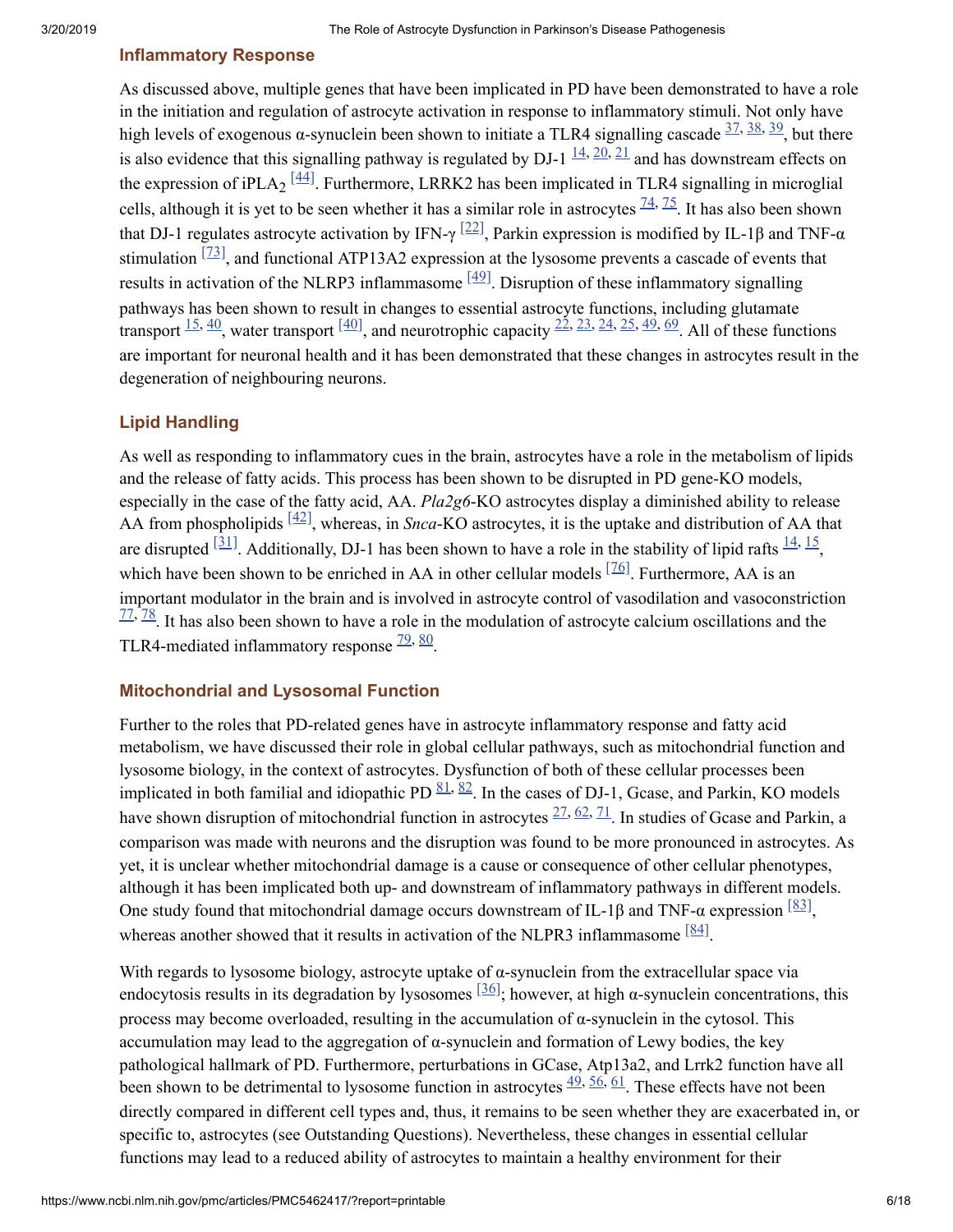neighbouring neurons to thrive in. To further support this hypothesis, there is evidence that astrocyte proliferation during development and in response to insult may be compromised by loss-of-function mutations in *PINK1* and *PARK2*  $\frac{64}{,}$   $\frac{65}{,}$  $\frac{65}{,}$  $\frac{65}{,}$   $\frac{69}{,}$  $\frac{69}{,}$  $\frac{69}{,}$   $\frac{70}{,}$  $\frac{70}{,}$  $\frac{70}{,}$ . This results in a decrease in the number of astrocytes present and, as such, each astrocyte has to work harder to maintain a healthy environment, and may fall short of this aim.

# **Concluding Remarks**

Although the number of studies that have been conducted to investigate the contribution of astrocytes to the pathogenesis of PD is few compared with those investigating neuronal function, a picture of astrocyte involvement in the disease is beginning to emerge. Here, we have reviewed the literature supporting the concept that genes known to be causative in PD have important roles in astrocyte biology. We have drawn on this research to describe how the implicated pathways intersect in the involvement of astrocytes in PD. In the cases of DJ-1,  $\alpha$ -synuclein, iPLA<sub>2</sub>, ATP13A2, PINK1, and Parkin, there is now clear evidence that they are involved in astrocyte-specific functions, including inflammatory responses, glutamate transport, and neurotrophic capacity. In the cases of LRRK2 and GCase, no studies have yet investigated their role in astrocyte-specific functions, but they have been shown to have a role in the general physiology of astrocytes. Clearly, a wealth of research points to a role for many of the PD genes in neurons, although there is now also substantial evidence to suggest that non-cell-autonomous processes contribute to development of disease pathology. We believe that further investigation of the role of astrocytes in PD will be paramount to furthering our understanding of the disease  $(Box 1)$  $(Box 1)$  $(Box 1)$  and Outstanding Questions), and may have important implications for the development of new treatments ( $\frac{Box 2}{.}$  $\frac{Box 2}{.}$  $\frac{Box 2}{.}$ ).

# **Outstanding Questions**

Are astrocytes key players in the development of α-synuclein inclusions in neurons?

Can healthy astrocytes become overloaded by demand for degradation of high concentrations of extracellular α-synuclein?

Do dysfunctional astrocytes exhibit impaired α-synuclein degradation?

Does astrocyte dysfunction initiate, or merely exacerbate, PD pathology?

Are lysosomal and mitochondrial dysfunction in astrocytes initiating factors or downstream consequences in PD?

Are astrocyte-derived neurotrophic molecules capable of slowing PD progression?

Do cell therapy approaches to treating PD need to include the transplantation of healthy astrocytes alongside neurons to succeed?

### <span id="page-6-0"></span>**Box 1**

#### **Modelling the Contribution of Astrocytes to PD**

In this article, we have discussed data produced from various models, including studies conducted in whole animals and in primary culture. In two animal models, cell type-specific KO (*Gba*) or overexpression (*SNCA*) was conducted to dissect the contribution of individual cell types to the pathogenesis of disease. The overexpression of mutant *SNCA* under an astrocyte-specific promoter resulted in the degeneration of dopaminergic neurons in the SNc and VTA as well as the onset of a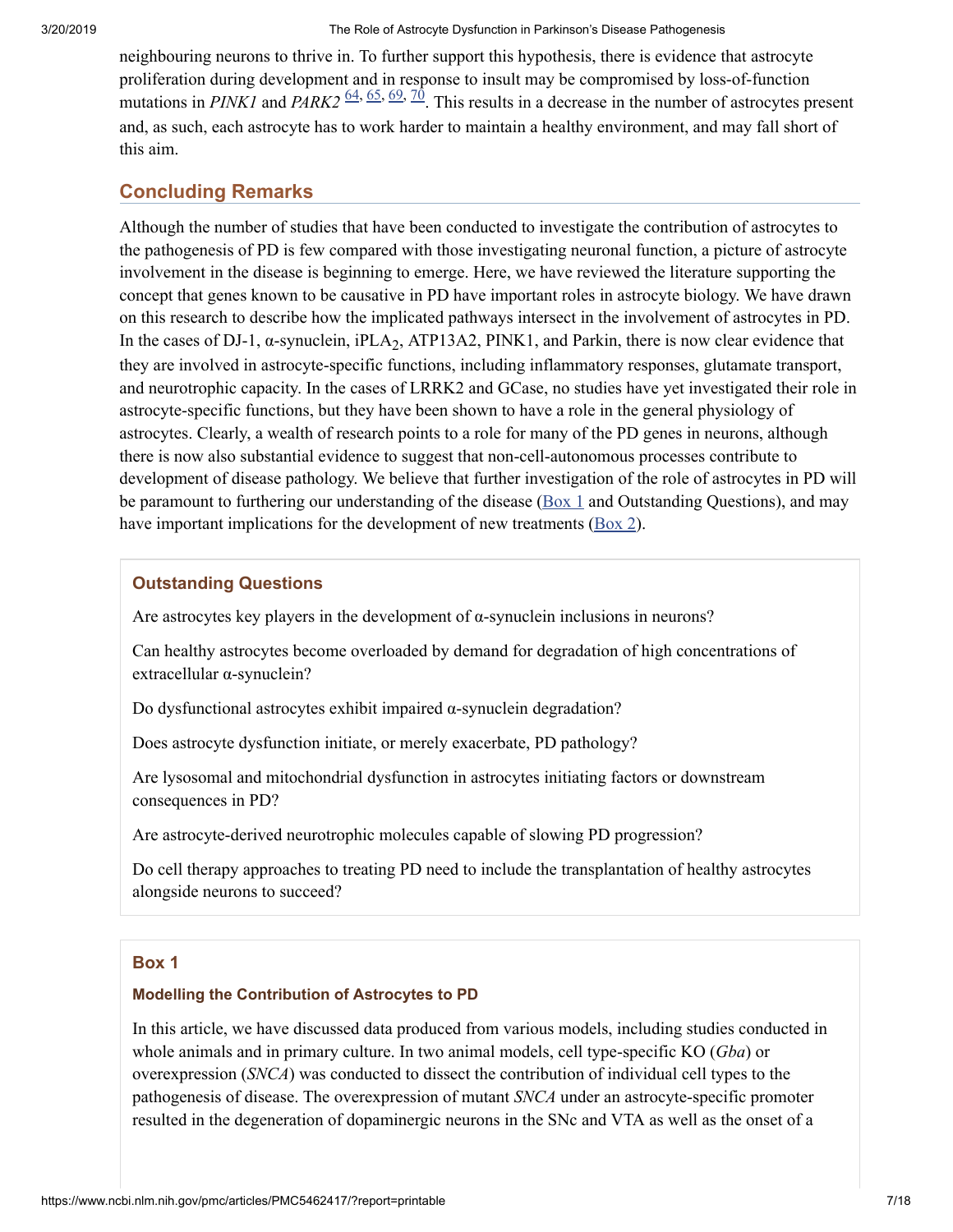movement disorder. It will be valuable to develop similar astrocyte-specific overexpression and KO models for other genes that have been shown to cause PD, to determine whether they also develop such phenotypes.

Likely due to the lack of availability of living human brain tissue for the derivation of primary cultures, the only human data available to cover in this review refer to postmortem pathology. All mechanistic insights into the role of PD-causative genes have been generated using animal models. However, it has been found that there is some variability in the expression levels of PD-related genes between human and mouse astrocytes and neurons [\(Figure](https://www.ncbi.nlm.nih.gov/pmc/articles/PMC5462417/figure/fig0005/) 1, main text). This could prove especially pertinent in cases where the relative expression levels between these cell types is altered, and poses the question of how suitable animal models are for understanding the contribution of different cell types to the pathogenesis of human diseases, such as PD. The recent development of human **induced pluripotent stem cell** (iPSC)-derived astrocytes may go some way to enable the research community to answer this question  $\left[\frac{85}{ } \right]$ 

Alt-text: Box 1

#### <span id="page-7-0"></span>**Box 2**

#### **Therapeutic Implications**

Current treatments for PD act to alleviate the symptoms of the disease and do not alter disease progression. Deep brain stimulation (DBS) is one such treatment that can be used to successfully alleviate the motor symptoms of PD, and it has been demonstrated that its mechanism of action may include the activation of astrocytes  $\frac{86}{1}$ . Furthermore, clinical trials have been conducted to determine whether the delivery of GDNF, to promote dopaminergic neuron survival in the SNc, would be a suitable treatment for the disease. Results so far have been mixed, with some studies showing improvements in patients compared with controls and others showing no difference  $\frac{87}{5}, \frac{88}{5}, \frac{89}{5}, \frac{90}{5}$  $\frac{87}{5}, \frac{88}{5}, \frac{89}{5}, \frac{90}{5}$  $\frac{87}{5}, \frac{88}{5}, \frac{89}{5}, \frac{90}{5}$  $\frac{87}{5}, \frac{88}{5}, \frac{89}{5}, \frac{90}{5}$  $\frac{87}{5}, \frac{88}{5}, \frac{89}{5}, \frac{90}{5}$  $\frac{87}{5}, \frac{88}{5}, \frac{89}{5}, \frac{90}{5}$  $\frac{87}{5}, \frac{88}{5}, \frac{89}{5}, \frac{90}{5}$  $\frac{87}{5}, \frac{88}{5}, \frac{89}{5}, \frac{90}{5}$  $\frac{87}{5}, \frac{88}{5}, \frac{89}{5}, \frac{90}{5}$ . It will be important to determine whether small molecules, such as GDNF, can be successfully used to mimic the presence of healthy astrocytes, or whether treatment of astrocytic dysfunction or replacement of the astrocytes themselves will be necessary.

Previous studies have shown some benefit of transplanting human foetal midbrain tissue into the brains of patients  $[91]$ . Due to practical and ethical implications of conducting such studies on a larger scale, grafts of stem cell-derived dopaminergic progenitor cells are now being developed  $[92]$ . If astrocyte dysfunction is key to the development of PD pathology, merely replacing the lost dopaminergic neurons alone may not be successful. Therefore, it will be important to ensure that stem cell-derived grafts have the capacity to produce astrocytes alongside dopaminergic neurons to promote their ongoing survival.

There are promising data that show a reduced risk of developing PD in humans who have taken nonsteroidal anti-inflammatory drugs  $[93]$ , and clinical trials of drugs that target inflammation in the brain are ongoing ([NCT02787590](https://clinicaltrials.gov/ct2/show/NCT02787590)). Other potential avenues for treatment may include the modulation of phospholipid and fatty acid processing in astrocytes, potentially via small molecules that chaperone or activate GCase  $[94]$ ; regulation of glutamate in the extracellular space via modulation of glutamate transporters  $[95]$ , or enhancing the capacity of astrocytes to attenuate oxidative stress  $\frac{96}{5}$  $\frac{96}{5}$  $\frac{96}{5}$ ,  $\frac{97}{5}$  $\frac{97}{5}$  $\frac{97}{5}$ . Furthermore, the recent generation of viral vectors to specifically target astrocytes may enable the direct modulation of astrocyte cellular function with minimal effects on other neighbouring cell types . [\[98\]](#page-13-16)

Alt-text: Box 2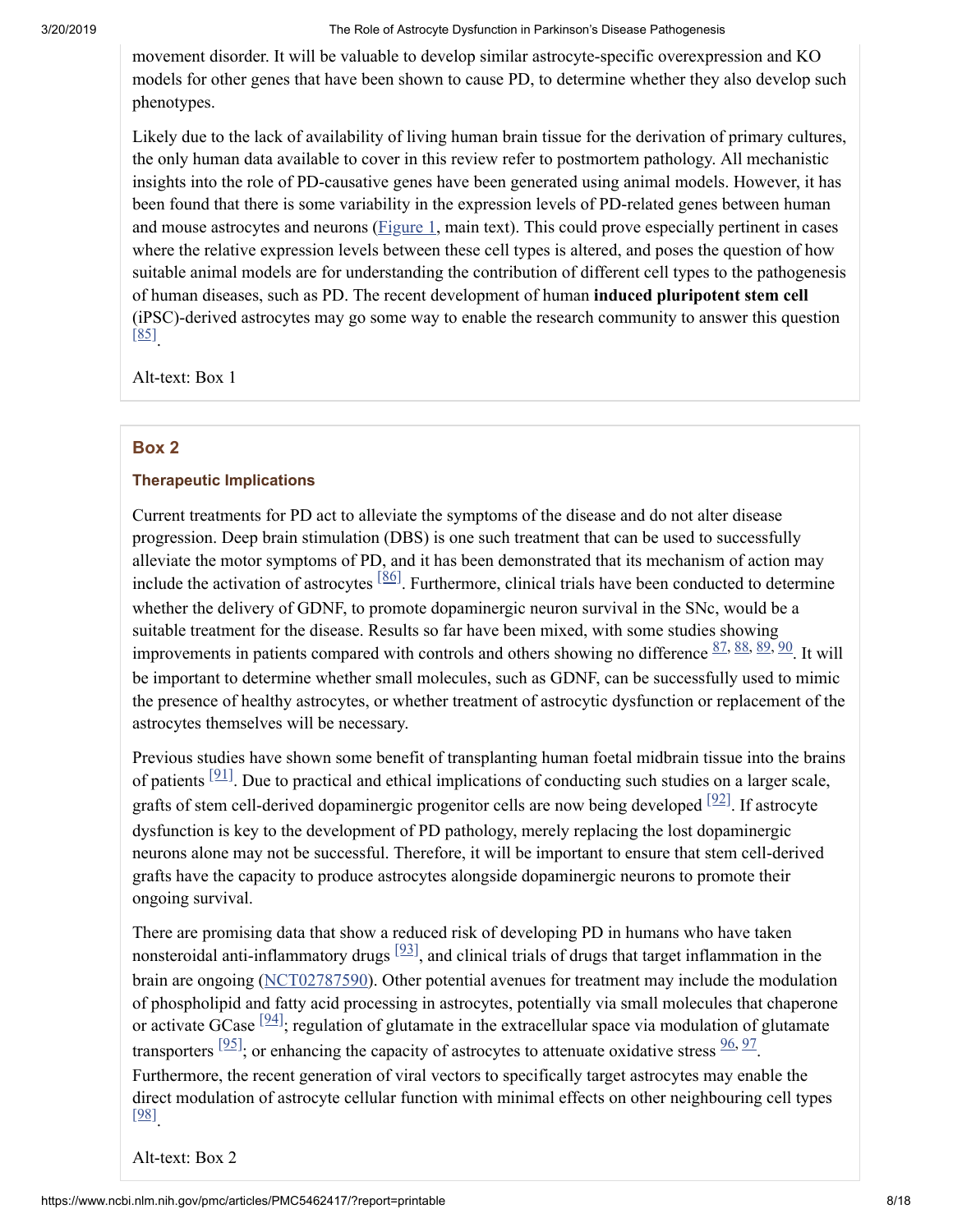#### **Acknowledgements**

Work in the Wade-Martins laboratory is supported by the Monument Trust Discovery Award from Parkinson's UK. H.D.E.B. is supported by a Medical Research Council CASE Industrial Studentship with Pfizer as the industrial partner. We would like to thank Amy M. Smith for her critical evaluation of this manuscript.

<span id="page-8-2"></span>**Glossary**

| Dopaminergic<br>neuron                            | a neuronal subtype that synthesises and releases dopamine.                                                                                                                                                 |  |
|---------------------------------------------------|------------------------------------------------------------------------------------------------------------------------------------------------------------------------------------------------------------|--|
| <b>Induced</b><br>pluripotent<br>stem cell (iPSC) | a type of stem cell that can be derived from adult tissue, such as skin or blood cells.<br>They retain the genetic information from the donor and can be differentiated into<br>any cell type in the body. |  |
| Substantia<br>nigra pars<br>compacta (SNc)        | a pigmented region of the midbrain where a subtype of dopaminergic neurons that<br>selectively degenerate in PD resides.                                                                                   |  |
| <b>Ventral</b><br>tegmental area<br>(VTA)         | an area of the midbrain, rich in dopaminergic and serotonergic neurons. This region<br>is more resistant to degeneration in PD than the cells in the SNc.                                                  |  |

#### **References**

<span id="page-8-0"></span>1. Verkhratsky A. Neurological diseases as primary gliopathies: a reassessment of neurocentrism. ASN Neuro. 2012;4:e00082. [PubMed: 22339481]

<span id="page-8-1"></span>2. Herculano-Houzel S. The human brain in numbers: a linearly scaled-up primate brain. Front. Hum. Neurosci. 2009;3:31. [PubMed: 19915731]

<span id="page-8-3"></span>3. Kordower J.H. Disease duration and the integrity of the nigrostriatal system in Parkinson's disease. Brain. 2013;136:2419–2431. [PubMed: 23884810]

<span id="page-8-4"></span>4. Miklossy J. Role of ICAM-1 in persisting inflammation in Parkinson disease and MPTP monkeys. Exp. Neurol. 2006;197:275–283. [PubMed: 16336966]

<span id="page-8-5"></span>5. Koprich J.B. Neuroinflammation mediated by IL-1beta increases susceptibility of dopamine neurons to degeneration in an animal model of Parkinson's disease. J. Neuroinflammation. 2008;5:8. [PubMed: 18304357]

<span id="page-8-6"></span>6. Sofroniew M.V., Vinters H.V. Astrocytes: biology and pathology. Acta Neuropathol. 2010;119:7–35. [PubMed: 20012068]

<span id="page-8-7"></span>7. Lin L.F. GDNF: a glial cell line-derived neurotrophic factor for midbrain dopaminergic neurons. Science. 1993;260:1130–1132. [PubMed: 8493557]

<span id="page-8-8"></span>8. Schaar D.G. Regional and cell-specific expression of GDNF in rat brain. Exp. Neurol. 1993;124:368– 371. [PubMed: 8287932]

<span id="page-8-9"></span>9. Gray M.T., Woulfe J.M. Striatal blood-brain barrier permeability in Parkinson's disease. J. Cereb. Blood Flow Metab. 2015;35:747–750. [PubMed: 25757748]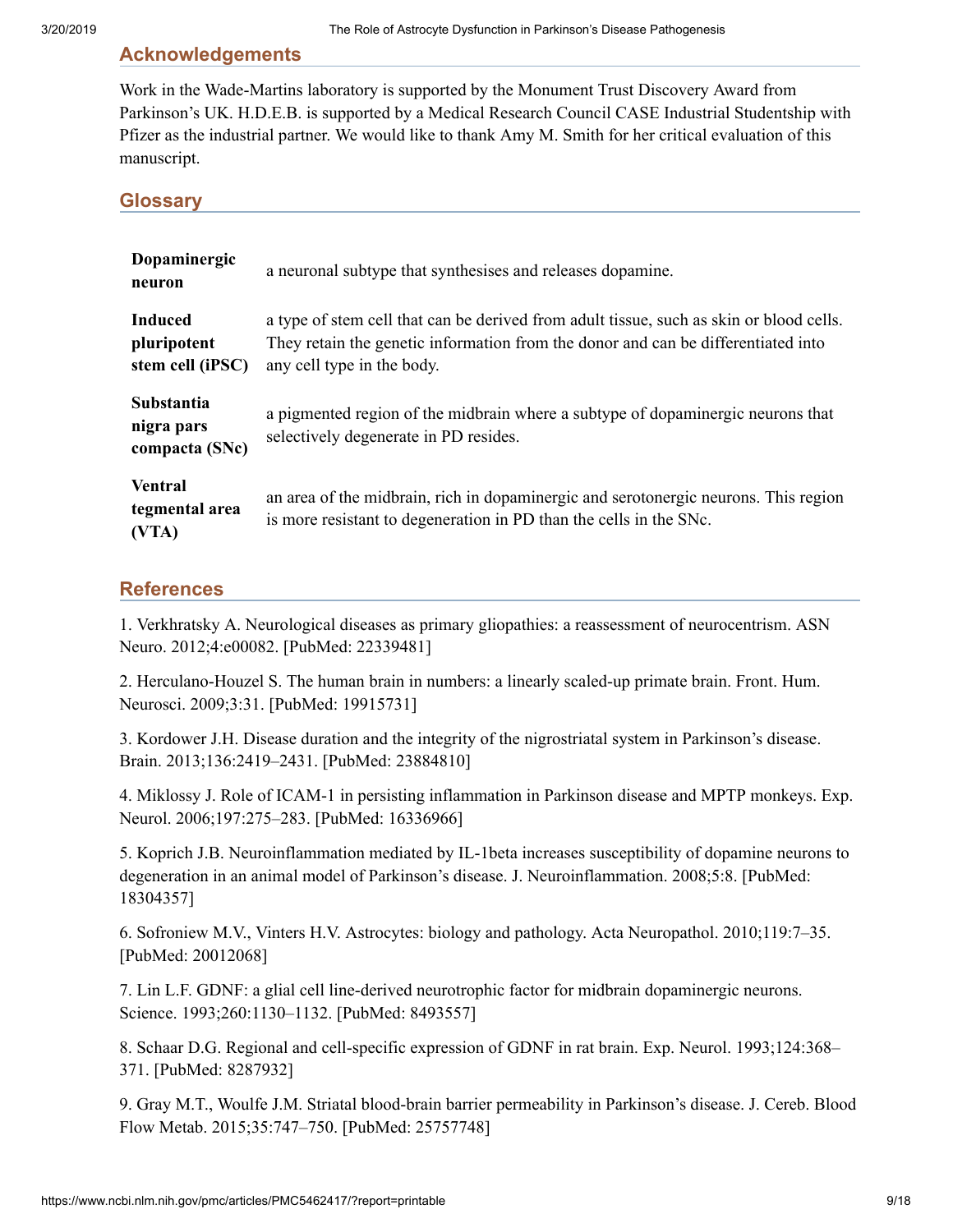<span id="page-9-0"></span>10. Hernandez D.G. Genetics in Parkinson disease: Mendelian versus non-Mendelian inheritance. J. Neurochem. 2016;139(Suppl. 1):59–74. [PubMed: 27090875]

<span id="page-9-1"></span>11. Zhang Y. Purification and characterization of progenitor and mature human astrocytes reveals transcriptional and functional differences with mouse. Neuron. 2016;89:37–53. [PubMed: 26687838]

<span id="page-9-2"></span>12. Bandopadhyay R. The expression of DJ-1 (PARK7) in normal human CNS and idiopathic Parkinson's disease. Brain. 2004;127:420–430. [PubMed: 14662519]

<span id="page-9-3"></span>13. Neumann M. Pathological properties of the Parkinson's disease-associated protein DJ-1 in alphasynucleinopathies and tauopathies: relevance for multiple system atrophy and Pick's disease. Acta Neuropathol. 2004;107:489–496. [PubMed: 14991385]

<span id="page-9-4"></span>14. Kim K.S. DJ-1 associates with lipid rafts by palmitoylation and regulates lipid rafts-dependent endocytosis in astrocytes. Hum. Mol. Genet. 2013;22:4805–4817. [PubMed: 23847046]

<span id="page-9-5"></span>15. Kim J.M. DJ-1 deficiency impairs glutamate uptake into astrocytes via the regulation of flotillin-1 and caveolin-1 expression. Sci Rep. 2016;6:28823. [PubMed: 27346864]

<span id="page-9-6"></span>16. Simons K., Ehehalt R. Cholesterol, lipid rafts, and disease. J. Clin. Invest. 2002;110:597–603. [PubMed: 12208858]

<span id="page-9-7"></span>17. Sillence D.J. New insights into glycosphingolipid functions—storage, lipid rafts, and translocators. Int. Rev. Cytol. 2007;262:151–189. [PubMed: 17631188]

<span id="page-9-8"></span>18. Butchbach M.E. Association of excitatory amino acid transporters, especially EAAT2, with cholesterol-rich lipid raft microdomains: importance for excitatory amino acid transporter localization and function. J. Biol. Chem. 2004;279:34388–34396. [PubMed: 15187084]

<span id="page-9-9"></span>19. Roberts P.J., Davies S.W. Excitatory receptors and their role in excitotoxicity. Biochem. Soc. Trans. 1987;15:218–219. [PubMed: 2884151]

<span id="page-9-10"></span>20. Waak J. Regulation of astrocyte inflammatory responses by the Parkinson's disease-associated gene DJ-1. FASEB J. 2009;23:2478–2489. [PubMed: 19276172]

<span id="page-9-11"></span>21. Ashley A.K. DJ-1 mutation decreases astroglial release of inflammatory mediators. Neurotoxicology. 2016;52:198–203. [PubMed: 26691871]

<span id="page-9-12"></span>22. Kim J.H. DJ-1 facilitates the interaction between STAT1 and its phosphatase, SHP-1, in brain microglia and astrocytes: a novel anti-inflammatory function of DJ-1. Neurobiol. Dis. 2013;60:1–10. [PubMed: 23969237]

<span id="page-9-13"></span>23. Mullett S.J., Hinkle D.A. DJ-1 knock-down in astrocytes impairs astrocyte-mediated neuroprotection against rotenone. Neurobiol. Dis. 2009;33:28–36. [PubMed: 18930142]

<span id="page-9-14"></span>24. Lev N. Knocking out DJ-1 attenuates astrocytes neuroprotection against 6-hydroxydopamine toxicity. J. Mol. Neurosci. 2013;50:542–550. [PubMed: 23536331]

<span id="page-9-15"></span>25. Mullett S.J., Hinkle D.A. DJ-1 deficiency in astrocytes selectively enhances mitochondrial Complex I inhibitor-induced neurotoxicity. J. Neurochem. 2011;117:375–387. [PubMed: 21219333]

<span id="page-9-16"></span>26. Mullett S.J. DJ-1 expression modulates astrocyte-mediated protection against neuronal oxidative stress. J. Mol. Neurosci. 2013;49:507–511. [PubMed: 23065353]

<span id="page-9-17"></span>27. Larsen N.J. DJ-1 knock-down impairs astrocyte mitochondrial function. Neuroscience. 2011;196:251– 264. [PubMed: 21907265]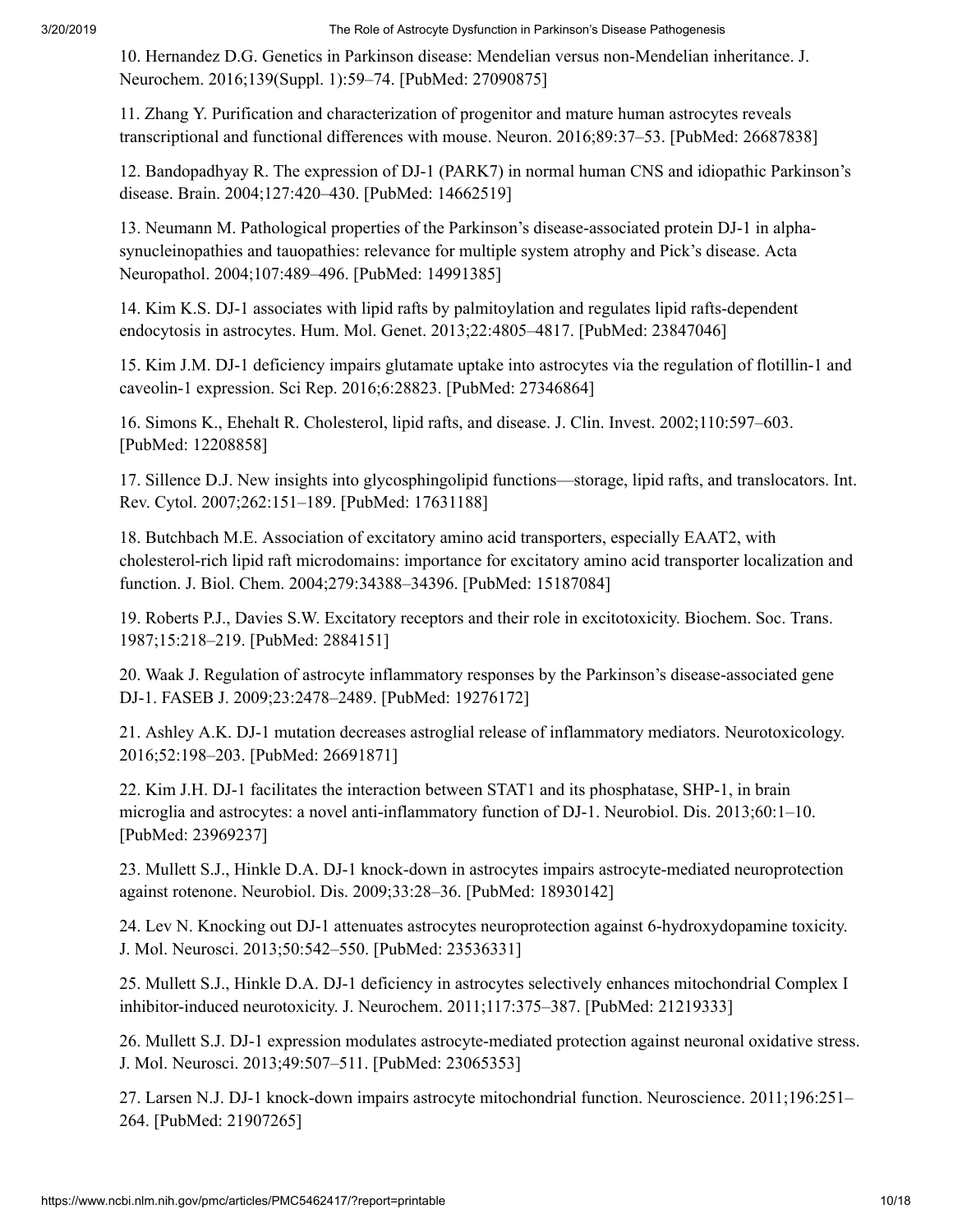<span id="page-10-0"></span>28. Solano S.M. Expression of alpha-synuclein, parkin, and ubiquitin carboxy-terminal hydrolase L1 mRNA in human brain: genes associated with familial Parkinson's disease. Ann. Neurol. 2000;47:201– 210. [PubMed: 10665491]

<span id="page-10-1"></span>29. Zhang Y. An RNA-sequencing transcriptome and splicing database of glia, neurons, and vascular cells of the cerebral cortex. J. Neurosci. 2014;34:11929–11947. [PubMed: 25186741]

<span id="page-10-2"></span>30. Moore S.A. Astrocytes, not neurons, produce docosahexaenoic acid (22:6 omega-3) and arachidonic acid (20:4 omega-6) J. Neurochem. 1991;56:518–524. [PubMed: 1824862]

<span id="page-10-3"></span>31. Castagnet P.I. Fatty acid incorporation is decreased in astrocytes cultured from alpha-synuclein geneablated mice. J. Neurochem. 2005;94:839–849. [PubMed: 16033426]

<span id="page-10-4"></span>32. Braak H. Development of alpha-synuclein immunoreactive astrocytes in the forebrain parallels stages of intraneuronal pathology in sporadic Parkinson's disease. Acta Neuropathol. 2007;114:231–241. [PubMed: 17576580]

<span id="page-10-5"></span>33. Hishikawa N. Widespread occurrence of argyrophilic glial inclusions in Parkinson's disease. Neuropathol. Appl. Neurobiol. 2001;27:362–372. [PubMed: 11679088]

<span id="page-10-6"></span>34. Wakabayashi K. NACP/alpha-synuclein-positive filamentous inclusions in astrocytes and oligodendrocytes of Parkinson's disease brains. Acta Neuropathol. 2000;99:14–20. [PubMed: 10651022]

<span id="page-10-7"></span>35. Braidy N. Uptake and mitochondrial dysfunction of alpha-synuclein in human astrocytes, cortical neurons and fibroblasts. Transl. Neurodegener. 2013;2:20. [PubMed: 24093918]

<span id="page-10-8"></span>36. Lee H.J. Direct transfer of alpha-synuclein from neuron to astroglia causes inflammatory responses in synucleinopathies. J. Biol. Chem. 2010;285:9262–9272. [PubMed: 20071342]

<span id="page-10-9"></span>37. Rannikko E.H. Exogenous alpha-synuclein induces toll-like receptor 4 dependent inflammatory responses in astrocytes. BMC Neurosci. 2015;16:57. [PubMed: 26346361]

<span id="page-10-10"></span>38. Fellner L. Toll-like receptor 4 is required for alpha-synuclein dependent activation of microglia and astroglia. Glia. 2013;61:349–360. [PubMed: 23108585]

<span id="page-10-11"></span>39. Klegeris A. Alpha-synuclein and its disease-causing mutants induce ICAM-1 and IL-6 in human astrocytes and astrocytoma cells. FASEB J. 2006;20:2000–2008. [PubMed: 17012252]

<span id="page-10-12"></span>40. Gu X.L. Astrocytic expression of Parkinson's disease-related A53T alpha-synuclein causes neurodegeneration in mice. Mol. Brain. 2010;3:12. [PubMed: 20409326]

<span id="page-10-13"></span>41. Gui Y.X. Four novel rare mutations of PLA2G6 in Chinese population with Parkinson's disease. Parkinsonism Relat. Disord. 2013;19:21–26. [PubMed: 23182313]

<span id="page-10-14"></span>42. Xu J. Oxidant-mediated AA release from astrocytes involves cPLA(2) and iPLA(2) Free Radic. Biol. Med. 2003;34:1531–1543. [PubMed: 12788473]

<span id="page-10-15"></span>43. Strokin M. Severe disturbance in the  $Ca^{2+}$  signaling in astrocytes from mouse models of human infantile neuroaxonal dystrophy with mutated Pla2g6. Hum. Mol. Genet. 2012;21:2807–2814. [PubMed: 22442204]

<span id="page-10-16"></span>44. Strokin M. Proinflammatory treatment of astrocytes with lipopolysaccharide results in augmented  $Ca^{2+}$ signaling through increased expression of via phospholipase A2 (iPLA2) Am. J. Physiol. Cell Physiol. 2011;300:C542–C549. [PubMed: 21178110]

<span id="page-10-17"></span>45. Arcuino G. Intercellular calcium signaling mediated by point-source burst release of ATP. Proc. Natl. Acad. Sci. U. S. A. 2002;99:9840–9845. [PubMed: 12097649]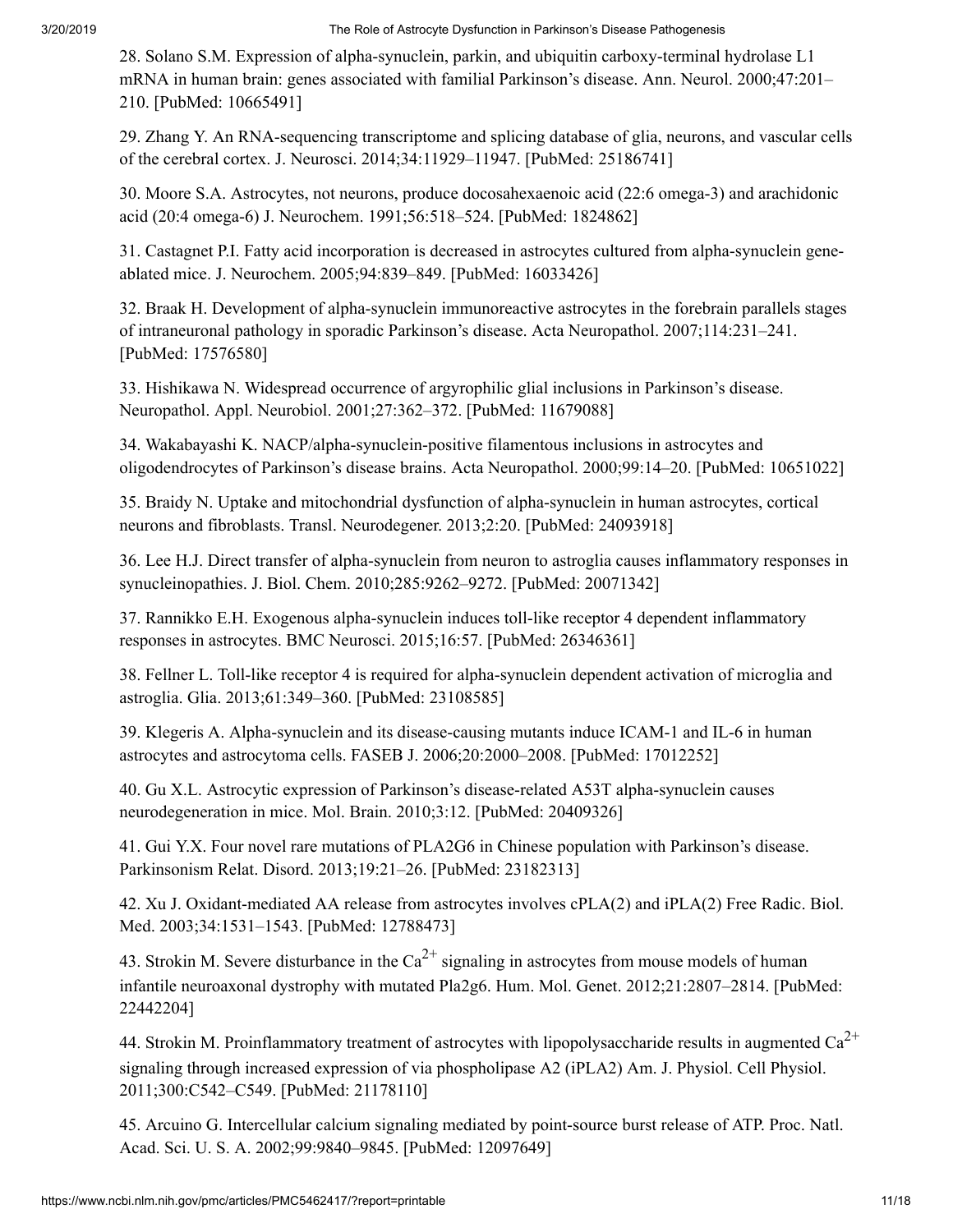<span id="page-11-0"></span>46. Park J.S. The role of ATP13A2 in Parkinson's disease: clinical phenotypes and molecular mechanisms. Mov. Disord. 2015;30:770–779. [PubMed: 25900096]

<span id="page-11-1"></span>47. Rinaldi D.E. The Parkinson-associated human P5B-ATPase ATP13A2 protects against the ironinduced cytotoxicity. Biochim. Biophys. Acta. 2015;1848:1646–1655. [PubMed: 25912790]

<span id="page-11-2"></span>48. Ramirez A. Hereditary parkinsonism with dementia is caused by mutations in ATP13A2, encoding a lysosomal type 5 P-type ATPase. Nat. Genet. 2006;38:1184–1191. [PubMed: 16964263]

<span id="page-11-3"></span>49. Qiao C. Atp13a2 deficiency aggravates astrocyte-mediated neuroinflammation via NLRP3 inflammasome activation. CNS Neurosci. Ther. 2016;22:451–460. [PubMed: 26848562]

<span id="page-11-4"></span>50. Paisan-Ruiz C. Cloning of the gene containing mutations that cause PARK8-linked Parkinson's disease. Neuron. 2004;44:595–600. [PubMed: 15541308]

<span id="page-11-5"></span>51. Zimprich A. Mutations in LRRK2 cause autosomal-dominant parkinsonism with pleomorphic pathology. Neuron. 2004;44:601–607. [PubMed: 15541309]

<span id="page-11-6"></span>52. Trinh J. Comparative study of Parkinson's disease and leucine-rich repeat kinase 2 p.G2019S parkinsonism. Neurobiol. Aging. 2014;35:1125–1131. [PubMed: 24355527]

<span id="page-11-7"></span>53. Sharma S. LRRK2 expression in idiopathic and G2019S positive Parkinson's disease subjects: a morphological and quantitative study. Neuropathol. Appl. Neurobiol. 2011;37:777–790. [PubMed: 21696411]

<span id="page-11-8"></span>54. Miklossy J. LRRK2 expression in normal and pathologic human brain and in human cell lines. J. Neuropathol. Exp. Neurol. 2006;65:953–963. [PubMed: 17021400]

<span id="page-11-9"></span>55. Manzoni C. Inhibition of LRRK2 kinase activity stimulates macroautophagy. Biochim. Biophys. Acta. 2013;1833:2900–2910. [PubMed: 23916833]

<span id="page-11-10"></span>56. Henry A.G. Pathogenic LRRK2 mutations, through increased kinase activity, produce enlarged lysosomes with reduced degradative capacity and increase ATP13A2 expression. Hum. Mol. Genet. 2015;24:6013–6028. [PubMed: 26251043]

<span id="page-11-11"></span>57. Lwin A. Glucocerebrosidase mutations in subjects with parkinsonism. Mol. Genet. Metab. 2004;81:70–73. [PubMed: 14728994]

<span id="page-11-12"></span>58. Stone D.L. Glucocerebrosidase gene mutations in patients with type 2 Gaucher disease. Hum. Mutat. 2000;15:181–188. [PubMed: 10649495]

<span id="page-11-13"></span>59. Di Malta C. Astrocyte dysfunction triggers neurodegeneration in a lysosomal storage disorder. Proc. Natl. Acad. Sci. U. S. A. 2012;109:E2334–E2342. [PubMed: 22826245]

<span id="page-11-14"></span>60. Pontikis C.C. Late onset neurodegeneration in the Cln3-/- mouse model of juvenile neuronal ceroid lipofuscinosis is preceded by low level glial activation. Brain Res. 2004;1023:231–242. [PubMed: 15374749]

<span id="page-11-15"></span>61. Vitner E.B. Altered expression and distribution of cathepsins in neuronopathic forms of Gaucher disease and in other sphingolipidoses. Hum. Mol. Genet. 2010;19:3583–3590. [PubMed: 20616152]

<span id="page-11-16"></span>62. Osellame L.D., Duchen M.R. Defective quality control mechanisms and accumulation of damaged mitochondria link Gaucher and Parkinson diseases. Autophagy. 2013;9:1633–1635. [PubMed: 23989665]

<span id="page-11-17"></span>63. Koyano F., Matsuda N. Molecular mechanisms underlying PINK1 and Parkin catalyzed ubiquitylation of substrates on damaged mitochondria. Biochim. Biophys. Acta. 2015;1853:2791–2796. [PubMed: 25700839]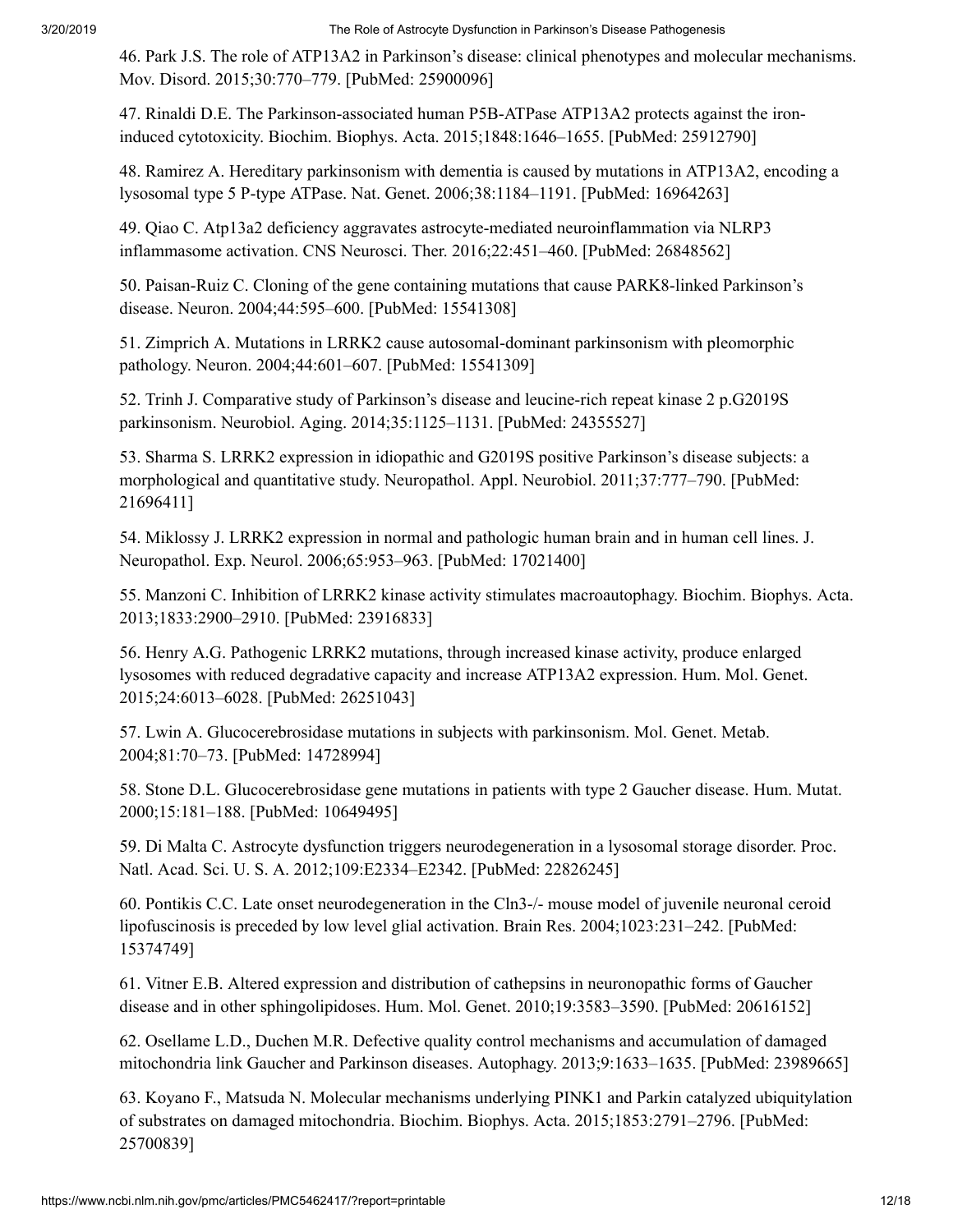<span id="page-12-0"></span>64. Choi I. PINK1 expression increases during brain development and stem cell differentiation, and affects the development of GFAP-positive astrocytes. Mol. Brain. 2016;9:5. [PubMed: 26746235]

<span id="page-12-1"></span>65. Choi I. PINK1 deficiency attenuates astrocyte proliferation through mitochondrial dysfunction, reduced AKT and increased p38 MAPK activation, and downregulation of EGFR. Glia. 2013;61:800–812. [PubMed: 23440919]

<span id="page-12-2"></span>66. Kawajiri S. Genetic mutations and functions of PINK1. Trends Pharmacol. Sci. 2011;32:573–580. [PubMed: 21784538]

<span id="page-12-3"></span>67. Hayashi S. An autopsy case of autosomal-recessive juvenile parkinsonism with a homozygous exon 4 deletion in the parkin gene. Mov. Disord. 2000;15:884–888. [PubMed: 11009195]

<span id="page-12-4"></span>68. Ishikawa A., Takahashi H. Clinical and neuropathological aspects of autosomal recessive juvenile parkinsonism. J. Neurol. 1998;245 P4–9.

<span id="page-12-5"></span>69. Solano R.M. Glial dysfunction in parkin null mice: effects of aging. J. Neurosci. 2008;28:598–611. [PubMed: 18199761]

<span id="page-12-6"></span>70. Solano R.M. Midbrain neuronal cultures from parkin mutant mice are resistant to nitric oxide-induced toxicity. Neuropharmacology. 2006;51:327–340. [PubMed: 16701721]

<span id="page-12-7"></span>71. Schmidt S. Genetic mouse models for Parkinson's disease display severe pathology in glial cell mitochondria. Hum. Mol. Genet. 2011;20:1197–1211. [PubMed: 21212098]

<span id="page-12-8"></span>72. Ledesma M.D. Astrocytic but not neuronal increased expression and redistribution of parkin during unfolded protein stress. J. Neurochem. 2002;83:1431–1440. [PubMed: 12472897]

<span id="page-12-9"></span>73. Khasnavis S., Pahan K. Cinnamon treatment upregulates neuroprotective proteins Parkin and DJ-1 and protects dopaminergic neurons in a mouse model of Parkinson's disease. J. Neuroimmune Pharmacol. 2014;9:569–581. [PubMed: 24946862]

<span id="page-12-10"></span>74. Kim B. Impaired inflammatory responses in murine Lrrk2–knockdown brain microglia. PLoS One. 2012;7:e34693. [PubMed: 22496842]

<span id="page-12-11"></span>75. Moehle M.S. LRRK2 inhibition attenuates microglial inflammatory responses. J. Neurosci. 2012;32:1602–1611. [PubMed: 22302802]

<span id="page-12-12"></span>76. Pike L.J. Lipid rafts are enriched in arachidonic acid and plasmenylethanolamine and their composition is independent of caveolin-1 expression: a quantitative electrospray ionization/mass spectrometric analysis. Biochemistry. 2002;41:2075–2088. [PubMed: 11827555]

<span id="page-12-13"></span>77. Alkayed N.J. Inhibition of brain P-450 arachidonic acid epoxygenase decreases baseline cerebral blood flow. Am. J. Physiol. 1996;271:H1541–H1546. [PubMed: 8897950]

<span id="page-12-14"></span>78. Blanco V.M. Tone-dependent vascular responses to astrocyte-derived signals. Am. J. Physiol. Heart Circ. Physiol. 2008;294:H2855–H2863. [PubMed: 18456724]

<span id="page-12-15"></span>79. Sergeeva M. Arachidonic acid in astrocytes blocks Ca(2+) oscillations by inhibiting store-operated  $Ca(2+)$  entry, and causes delayed  $Ca(2+)$  influx. Cell Calcium. 2003;33:283–292. [PubMed: 12618149]

<span id="page-12-16"></span>80. Grabner G.F. Deletion of monoglyceride lipase in astrocytes attenuates lipopolysaccharide-induced neuroinflammation. J. Biol. Chem. 2016;291:913–923. [PubMed: 26565024]

<span id="page-12-17"></span>81. Tofaris G.K. Lysosome-dependent pathways as a unifying theme in Parkinson's disease. Mov. Disord. 2012;27:1364–1369. [PubMed: 22927213]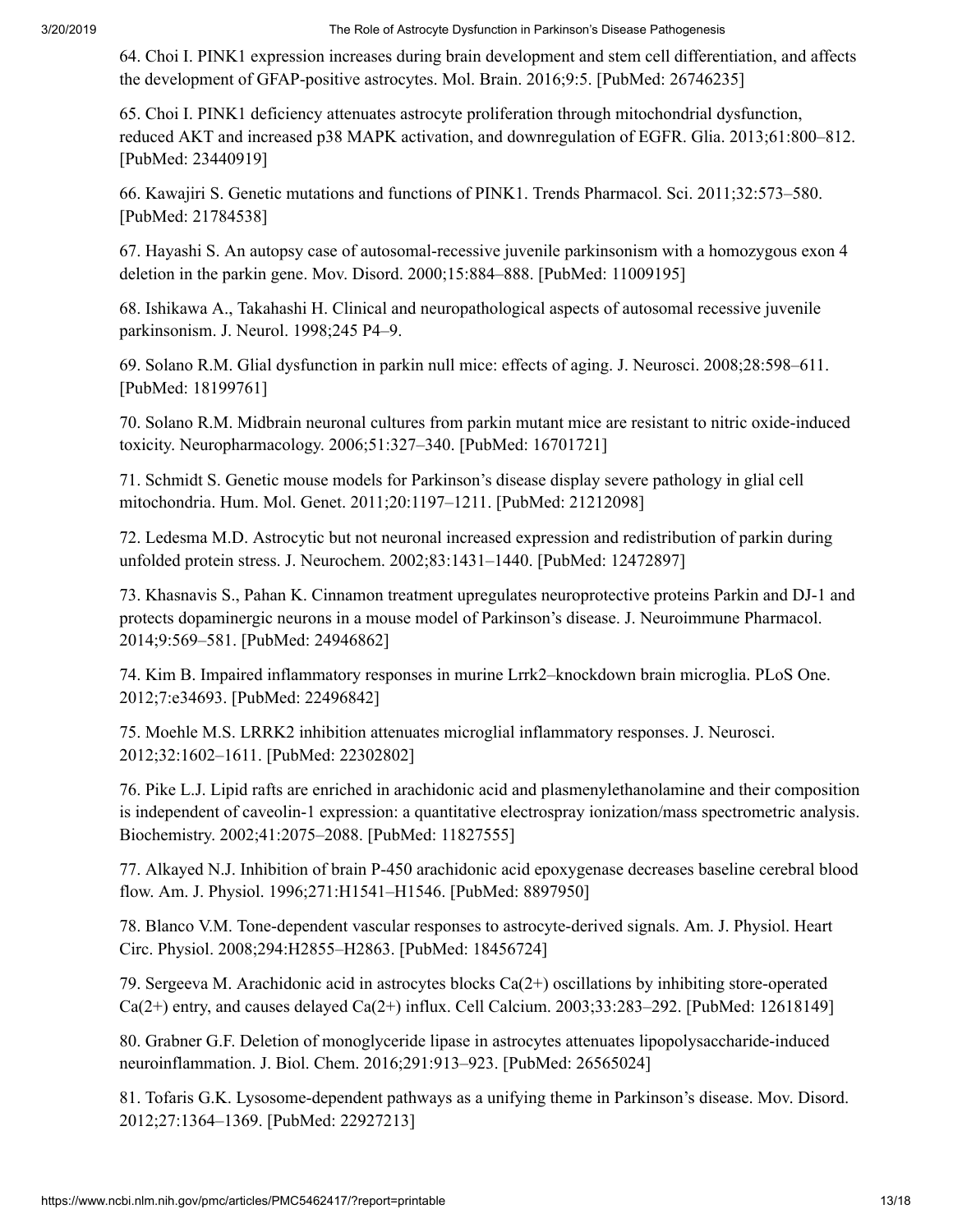<span id="page-13-0"></span>82. Bose A., Beal M.F. Mitochondrial dysfunction in Parkinson's disease. J. Neurochem. 2016;139(Suppl. 1):216–231. [PubMed: 27546335]

<span id="page-13-1"></span>83. Lopez-Armada M.J. Mitochondrial activity is modulated by TNFalpha and IL-1beta in normal human chondrocyte cells. Osteoarthr. Cartil. 2006;14:1011–1022. [PubMed: 16679036]

<span id="page-13-2"></span>84. Kepp O. Mitochondrial control of the NLRP3 inflammasome. Nat. Immunol. 2011;12:199–200. [PubMed: 21321591]

<span id="page-13-3"></span>85. Tyzack G. Human stem cell-derived astrocytes: specification and relevance for neurological disorders. Curr. Stem Cell Rep. 2016;2:236–247. [PubMed: 27547709]

<span id="page-13-4"></span>86. Tawfik V.L. Deep brain stimulation results in local glutamate and adenosine release: investigation into the role of astrocytes. Neurosurgery. 2010;67:367–375. [PubMed: 20644423]

<span id="page-13-5"></span>87. Patel N.K. Intraputamenal infusion of glial cell line-derived neurotrophic factor in PD: a two-year outcome study. Ann. Neurol. 2005;57:298–302. [PubMed: 15668979]

<span id="page-13-6"></span>88. Slevin J.T. Unilateral intraputamenal glial cell line-derived neurotrophic factor in patients with Parkinson disease: response to 1 year of treatment and 1 year of withdrawal. J. Neurosurg. 2007;106:614– 620. [PubMed: 17432712]

<span id="page-13-7"></span>89. Lang A.E. Randomized controlled trial of intraputamenal glial cell line-derived neurotrophic factor infusion in Parkinson disease. Ann. Neurol. 2006;59:459–466. [PubMed: 16429411]

<span id="page-13-8"></span>90. Nutt J.G. Randomized, double-blind trial of glial cell line-derived neurotrophic factor (GDNF) in PD. Neurology. 2003;60:69–73. [PubMed: 12525720]

<span id="page-13-9"></span>91. Barker R.A. Fetal dopaminergic transplantation trials and the future of neural grafting in Parkinson's disease. Lancet Neurol. 2013;12:84–91. [PubMed: 23237903]

<span id="page-13-10"></span>92. Grealish S. Human ESC-derived dopamine neurons show similar preclinical efficacy and potency to fetal neurons when grafted in a rat model of Parkinson's disease. Cell Stem Cell. 2014;15:653–665. [PubMed: 25517469]

<span id="page-13-11"></span>93. Gagne J.J., Power M.C. Anti-inflammatory drugs and risk of Parkinson disease: a meta-analysis. Neurology. 2010;74:995–1002. [PubMed: 20308684]

<span id="page-13-12"></span>94. Aflaki E. A new glucocerebrosidase chaperone reduces alpha-synuclein and glycolipid levels in iPSCderived dopaminergic neurons from patients with Gaucher disease and Parkinsonism. J. Neurosci. 2016;36:7441–7452. [PubMed: 27413154]

<span id="page-13-13"></span>95. Zhang Y. Ceftriaxone protects astrocytes from MPP(+) via suppression of NF-kappaB/JNK/c-Jun signaling. Mol. Neurobiol. 2015;52:78–92. [PubMed: 25112679]

<span id="page-13-14"></span>96. Bakshi R. Neuroprotective effects of urate are mediated by augmenting astrocytic glutathione synthesis and release. Neurobiol. Dis. 2015;82:574–579. [PubMed: 26341543]

<span id="page-13-15"></span>97. Ahuja M. Distinct Nrf2 signaling mechanisms of fumaric acid esters and their role in neuroprotection against 1-methyl-4-phenyl-1,2,3,6-tetrahydropyridine-induced experimental Parkinson's-Like disease. J. Neurosci. 2016;36:6332–6351. [PubMed: 27277809]

<span id="page-13-16"></span>98. Schober A.L. Recombinant adeno-associated virus serotype 6 (rAAV6) potently and preferentially transduces rat astrocytes in vitro and in vivo. Front. Cell. Neurosci. 2016;10:262. [PubMed: 27891076]

# **Figures and Tables**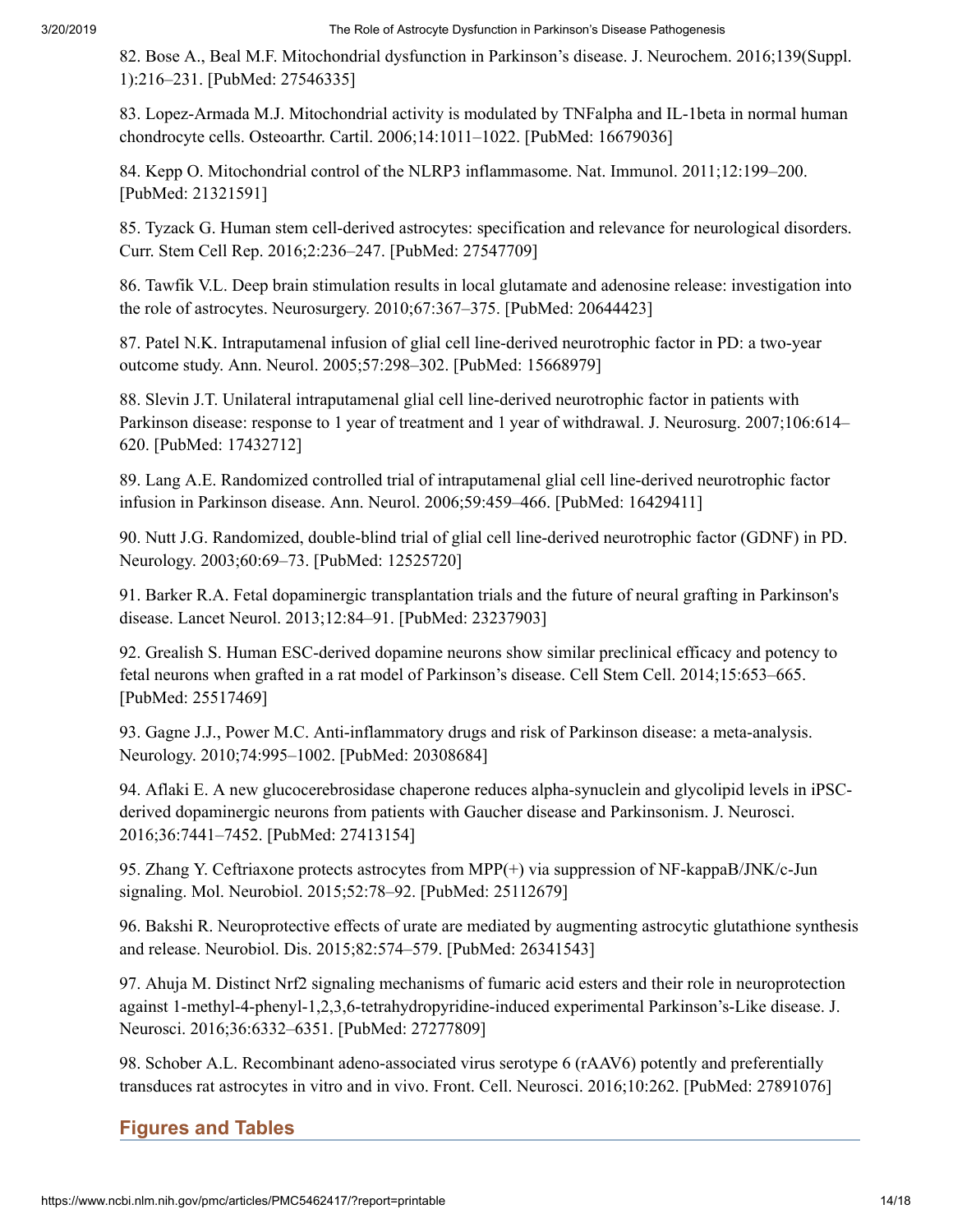#### **Figure 1**



#### Open in a [separate](https://www.ncbi.nlm.nih.gov/pmc/articles/PMC5462417/figure/fig0005/?report=objectonly) window

Expression Levels of Key Parkinson's Disease (PD) Genes in Astrocytes and Neurons. Transcriptome data from Zhang *et*  $al$ . [\[11\]](#page-9-1) showing the expression levels of genes known to be causative in PD in astrocytes and neurons from humans and mice. Human astrocytes *N* = 12 subjects; human neurons *N* = 1 subject; mouse astrocytes *N* = 6 animals; mouse neurons *N* = 2 animals. Abbreviation: FPKM, fragments per kilobase of transcript per million mapped reads. Graph shows mean  $\pm$  SD. Data obtained from Supplementary Table S4 in the original publication  $[11]$ , and can be browsed online at [http://web.stanford.edu/group/barres\\_lab/brainseq2/brainseq2.html](http://web.stanford.edu/group/barres_lab/brainseq2/brainseq2.html). For full gene names, please see the main text.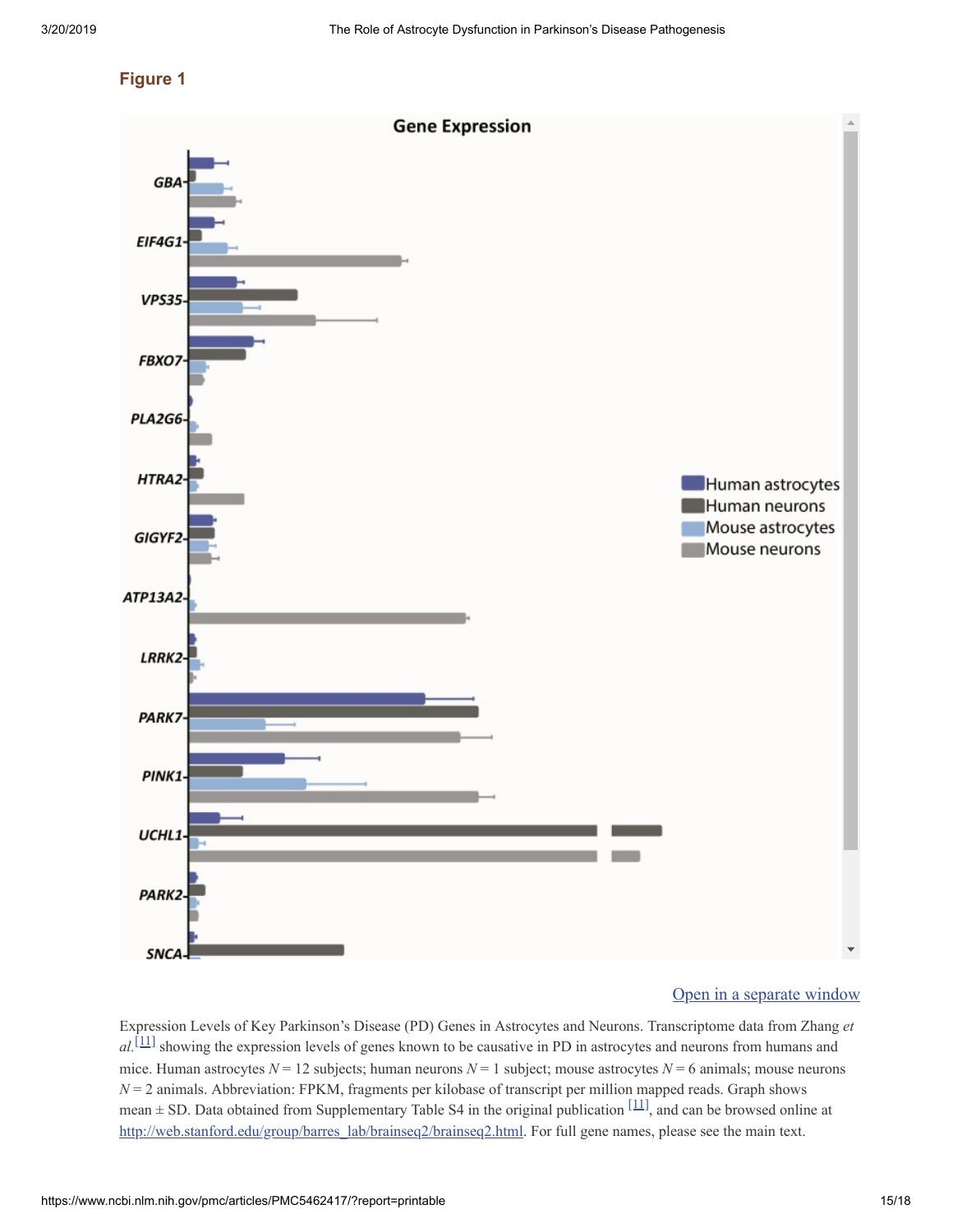# **Table 1**

Genes That Are Causative in the Development of PD, and the Aspects of Astrocyte Biology in Which They Have Been Implicated

| Gene              | Protein                                                                                  | <b>Astrocyte function</b> | <b>Refs</b>           |
|-------------------|------------------------------------------------------------------------------------------|---------------------------|-----------------------|
| <i>PARK7</i>      | $DJ-1$                                                                                   | Glutamate uptake          | $[15]$                |
|                   |                                                                                          | Inflammatory response     | 14, 20, 21, 22        |
|                   |                                                                                          | Mitochondrial function    | 25, 26, 27            |
|                   |                                                                                          | Neurotrophic capacity     | 23, 24, 25, 26        |
|                   |                                                                                          | Oxidative stress          | 25, 26                |
| <i>SNCA</i>       | $\alpha$ -synuclein                                                                      | Endocytosis               | <u>35, 36, 37, 38</u> |
|                   |                                                                                          | Fatty acid metabolism     | $[31]$                |
|                   |                                                                                          | Glutamate uptake          | $[40]$                |
|                   |                                                                                          | Inflammatory response     | <u>37, 38, 39</u>     |
|                   |                                                                                          | Neurotrophic capacity     | $[40]$                |
|                   |                                                                                          | Water transport           | $[40]$                |
| PLA2G6            | Group VI Ca <sup>2+</sup> -independent phospholipase A <sub>2</sub> (iPLA <sub>2</sub> ) | Calcium signalling        | $\frac{43}{44}$       |
|                   |                                                                                          | Fatty acid metabolism     | $[42]$                |
|                   |                                                                                          | Inflammatory response     | $[44]$                |
|                   | ATP13A2 Lysosomal type 5 ATPase (ATP13A2)                                                | Inflammatory response     | $[49]$                |
|                   |                                                                                          | Lysosome function         | $[49]$                |
|                   |                                                                                          | Neurotrophic capacity     | $[49]$                |
| LRRK2             | Leucine-rich repeat kinase 2 (LRRK2)                                                     | Autophagy                 | $[55]$                |
|                   |                                                                                          | Lysosome function         | $[56]$                |
| <b>GBA</b>        | $\beta$ -Glucocerebrosidase (GCase)                                                      | Autophagy                 | [61]                  |
|                   |                                                                                          | Lysosome function         | $[62]$                |
|                   |                                                                                          | Mitochondrial function    | [62]                  |
| <b>PINK1</b>      | PTEN-induced putative kinase 1 (PINK1)                                                   | Embryonic development     | [64]                  |
|                   |                                                                                          | Mitochondrial function    | $[65]$                |
|                   |                                                                                          | Proliferation             | 64, 65                |
| PARK <sub>2</sub> | Parkin                                                                                   | Inflammatory response     | $[23]$                |
|                   |                                                                                          | Mitochondrial function    | $[21]$                |
|                   |                                                                                          | Neuroprotection           | [69]                  |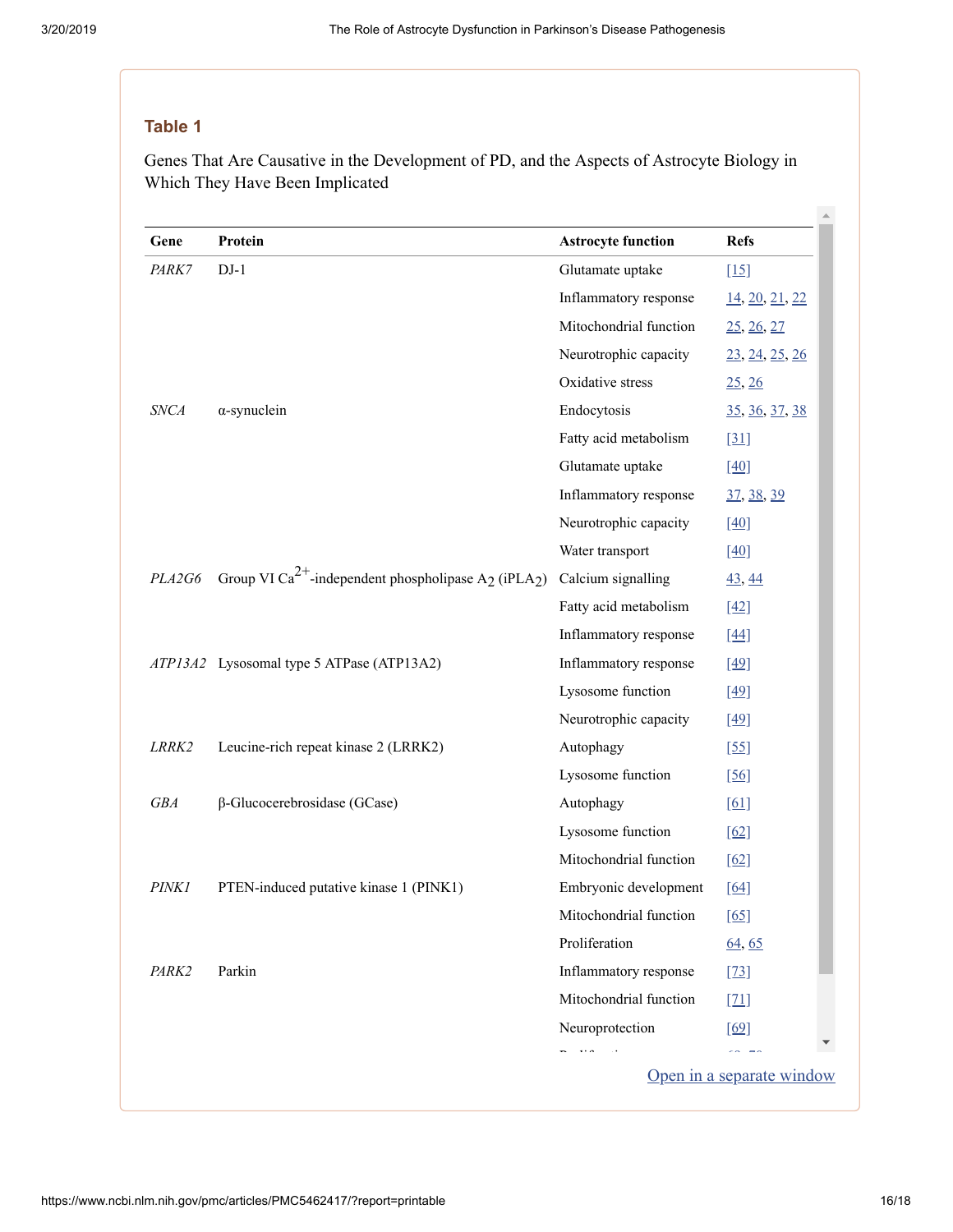#### **Figure 2**



**Trends in Neurosciences** 

Parkinson's Disease (PD)-Related Gene Pathways Are Implicated in Astrocytes. Parkin and PINK1 regulate proliferation, which, in the case of PINK1, occurs through the EGF signalling pathway. PINK1, Parkin, GBA, and DJ-1 have all been shown to have a role in the maintenance of healthy mitochondria. Astrocyte  $\alpha$ -synuclein  $(\alpha$ -SYN) regulates the uptake and distribution of arachidonic acid (AA), which is released from phospholipids by Group VI Ca<sup>2+</sup>-independent phospholipase  $A_2$  (iPLA<sub>2</sub>). DJ-1 regulates the stability of lipid rafts, therefore maintaining the glutamate transporter GLAST at the membrane. Additionally, DJ-1 is involved in the termination of TLR4 signalling via receptor endocytosis, and the inhibition of the IFN- $\gamma$  inflammatory response. iPLA<sub>2</sub> is upregulated in response to TLR4 signalling and increases the calcium load in the endoplasmic reticulum. Extracellular α-SYN can be endocytosed via a TLR4-independent process and degraded by the lysosome. At high concentrations, extracellular α-SYN activates TLR4 signalling that is not terminated by receptor endocytosis. GBA mutations can disrupt degradation of proteins via the autophagy pathway. Leucine-rich repeat kinase 2 (LRRK2) regulates fusion and/or degradation in the autophagy pathway and, alongside lysosomal type 5 ATPase (ATP13A2), may have a role in the control of lysosomal pH. ATP13A2 levels maintain the stability of the lysosome and prevent its contents from leaking into the cytosol, which can result in activation of the NLPR3 inflammasome. Abbreviation: LPS, lipopolysaccharide.